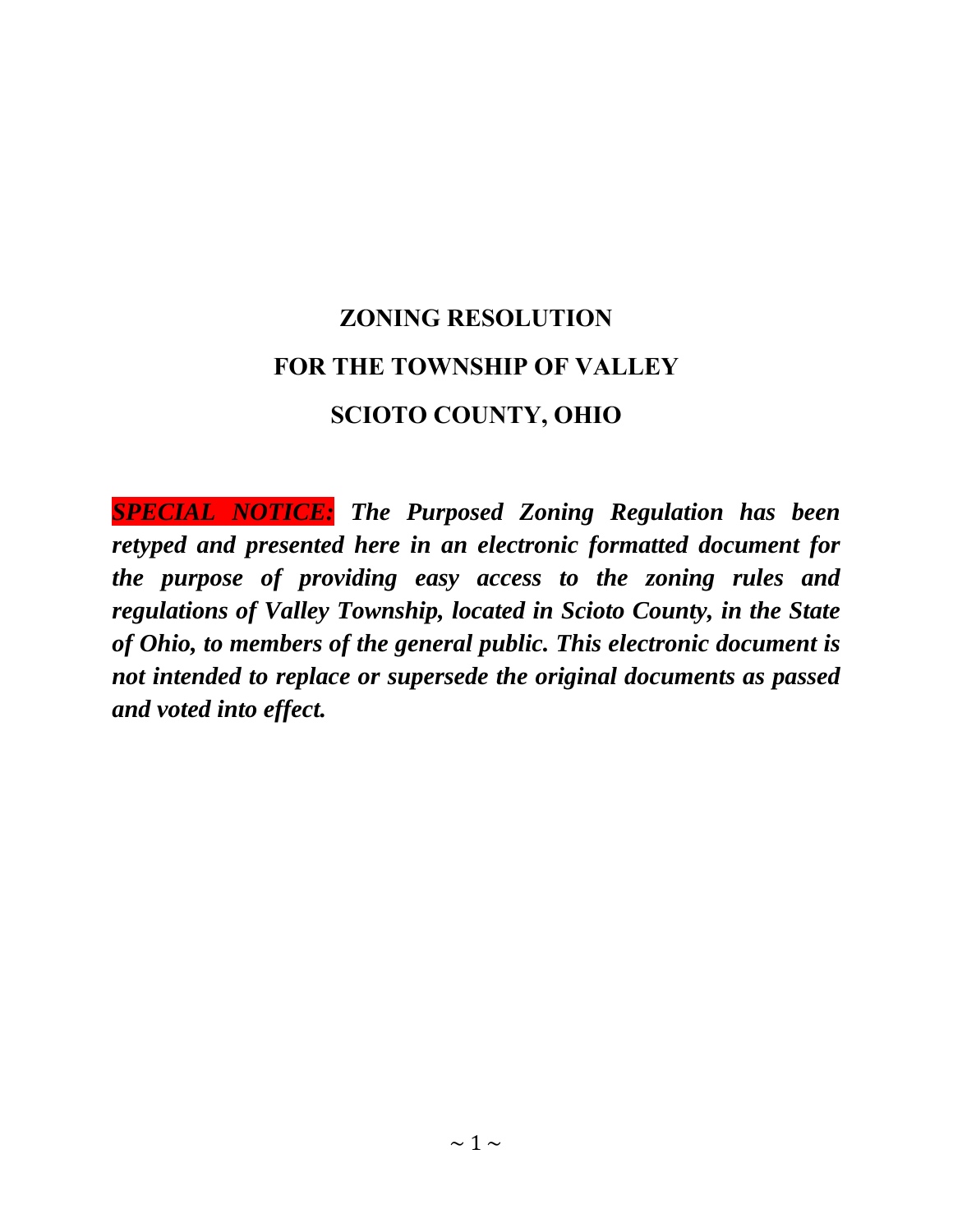# **TABLE OF CONTENTS**

| <b>ARTICLE</b> |                                  | TITLE                                                    | <b>PAGE</b>                                |  |  |  |
|----------------|----------------------------------|----------------------------------------------------------|--------------------------------------------|--|--|--|
| I              | Purposes                         |                                                          |                                            |  |  |  |
| $\rm II$       | Districts and Boundaries Thereof |                                                          |                                            |  |  |  |
|                | Section 1                        | Districts                                                | $\overline{4}$                             |  |  |  |
|                | Section 2                        | <b>District Maps</b>                                     |                                            |  |  |  |
|                | Section 3                        | <b>District Boundaries</b>                               | $\begin{array}{c} 5 \\ 5 \\ 5 \end{array}$ |  |  |  |
|                | Section 4                        | Vacation of Public Way                                   |                                            |  |  |  |
| Ш              | Definitions                      |                                                          | 5                                          |  |  |  |
| IV             |                                  | General Provisions Applicable to all Zoning Districts    | 9                                          |  |  |  |
|                | Section 1                        | Existing Buildings and Uses Not Affected                 | 9                                          |  |  |  |
|                | Section 2                        | <b>Restoring Unsafe Buildings</b>                        | 9                                          |  |  |  |
|                | Section 3                        | Approved Water Supply and Sewage Disposal Facilities     | 9                                          |  |  |  |
|                | Section 4                        | Uses Not Provided For                                    | 9                                          |  |  |  |
|                | Section 5                        | <b>Rear Dwellings Regulated</b>                          | 9                                          |  |  |  |
|                | Section 6                        | Off-Street Automobile Parking and Storage                | 9                                          |  |  |  |
|                |                                  | 6A Residence and Apartment Houses                        | 10                                         |  |  |  |
|                | 6B                               | <b>Rental Business</b>                                   | 10                                         |  |  |  |
|                |                                  | 6C Industrial Plants and Facilities                      | 10                                         |  |  |  |
|                | Section 7                        | <b>Additional Parking Provisions</b>                     | 10                                         |  |  |  |
|                | Section 8                        | Obstruction to Vision at Street Intersections Prohibited | 11                                         |  |  |  |
|                |                                  | 8A Front Yard -Corner Lots                               | 11                                         |  |  |  |
|                |                                  | 8B Front Yard -Double Frontage                           | 11                                         |  |  |  |
|                |                                  | 8C Yard not used by another Building                     | 11                                         |  |  |  |
| V              |                                  | <b>Zoning District Regulations</b>                       | 11                                         |  |  |  |
|                | Section 1                        | Agricultural "A" District                                | 11                                         |  |  |  |
|                | Section 2                        | Residence "R" Districts                                  | 14                                         |  |  |  |
|                | Section 3                        | <b>Business "B" Districts</b>                            | 16                                         |  |  |  |
|                | Section 4                        | Industrial "IA" Districts                                | 18                                         |  |  |  |
|                | Section 5                        | <b>Industrial "IB" Districts</b>                         | 19                                         |  |  |  |
|                | Section 6                        | Mobile Home Park and Subdivision                         | 19                                         |  |  |  |
|                |                                  | <b>Schedule Of Dimensions</b>                            | 21                                         |  |  |  |
| VI             | Enforcement                      |                                                          | 23                                         |  |  |  |
|                | Section 1                        | <b>Enforcement Officer</b>                               | 23                                         |  |  |  |
|                | Section 2                        | Permit Required                                          | 23                                         |  |  |  |
|                | Section 3                        | Fees                                                     | 24                                         |  |  |  |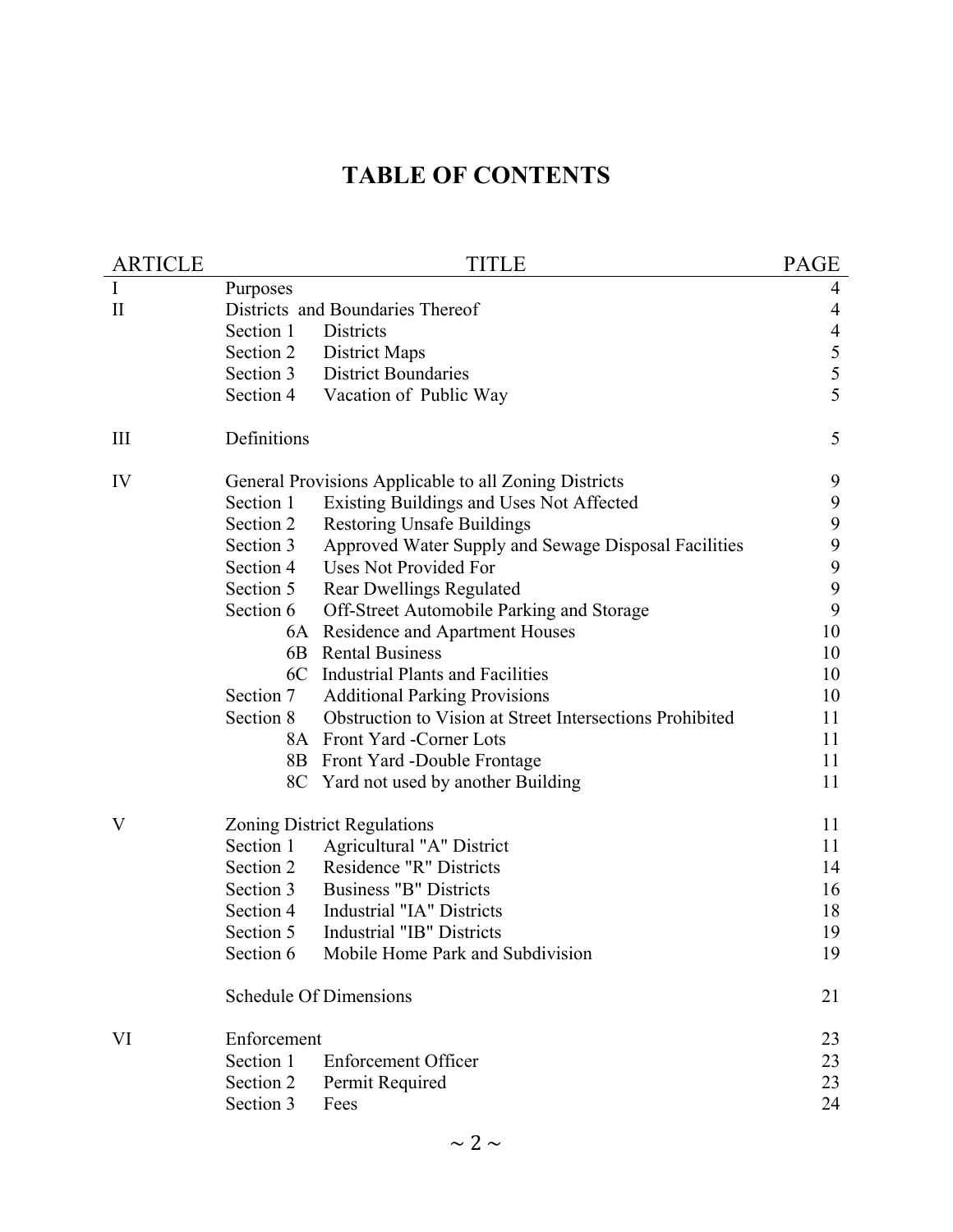|            | Section 4<br>Zoning Certificate for Non-Conforming Uses<br>Section 5<br><b>Violations and Penalties</b><br>Section 6<br><b>Violations - Remedies</b>                                                                                                                             | 24<br>25<br>25             |  |  |  |
|------------|----------------------------------------------------------------------------------------------------------------------------------------------------------------------------------------------------------------------------------------------------------------------------------|----------------------------|--|--|--|
| <b>VII</b> | Zoning Commission<br>Section 1<br>Organization and Procedure                                                                                                                                                                                                                     | 25<br>25                   |  |  |  |
|            | Section 2<br>Appeals                                                                                                                                                                                                                                                             | 26                         |  |  |  |
| VIII       | <b>Board of Zoning Appeals</b><br>Section 1<br>Organization and Procedure<br>1A Organization<br>1B Procedure                                                                                                                                                                     | 26<br>26<br>26<br>27       |  |  |  |
|            | Applications and Appeals<br>Section 2<br>Section 3<br>Powers                                                                                                                                                                                                                     | 27<br>28                   |  |  |  |
| IX         | Interpretation, Purpose, and Conflict                                                                                                                                                                                                                                            | 29                         |  |  |  |
| X          | District Changes and Resolution Amendments<br>Section 1<br>Initiation of Amendments or Supplements<br>Application Procedure for Change in Zoning Districts<br>Section 2<br>Section 3<br>Public Hearing and Zoning Commission<br>Section 4<br>Public Hearing of Township Trustees | 29<br>29<br>29<br>30<br>31 |  |  |  |
| XI         | Validity                                                                                                                                                                                                                                                                         | 31                         |  |  |  |
| XII        | <b>Effective Date</b>                                                                                                                                                                                                                                                            | 31                         |  |  |  |
|            | Appendix A - Description of Area to be Zoned                                                                                                                                                                                                                                     | 32                         |  |  |  |
|            | Appendix B - District Map                                                                                                                                                                                                                                                        | 36                         |  |  |  |
|            | Appendix C - Members of Zoning Commission                                                                                                                                                                                                                                        |                            |  |  |  |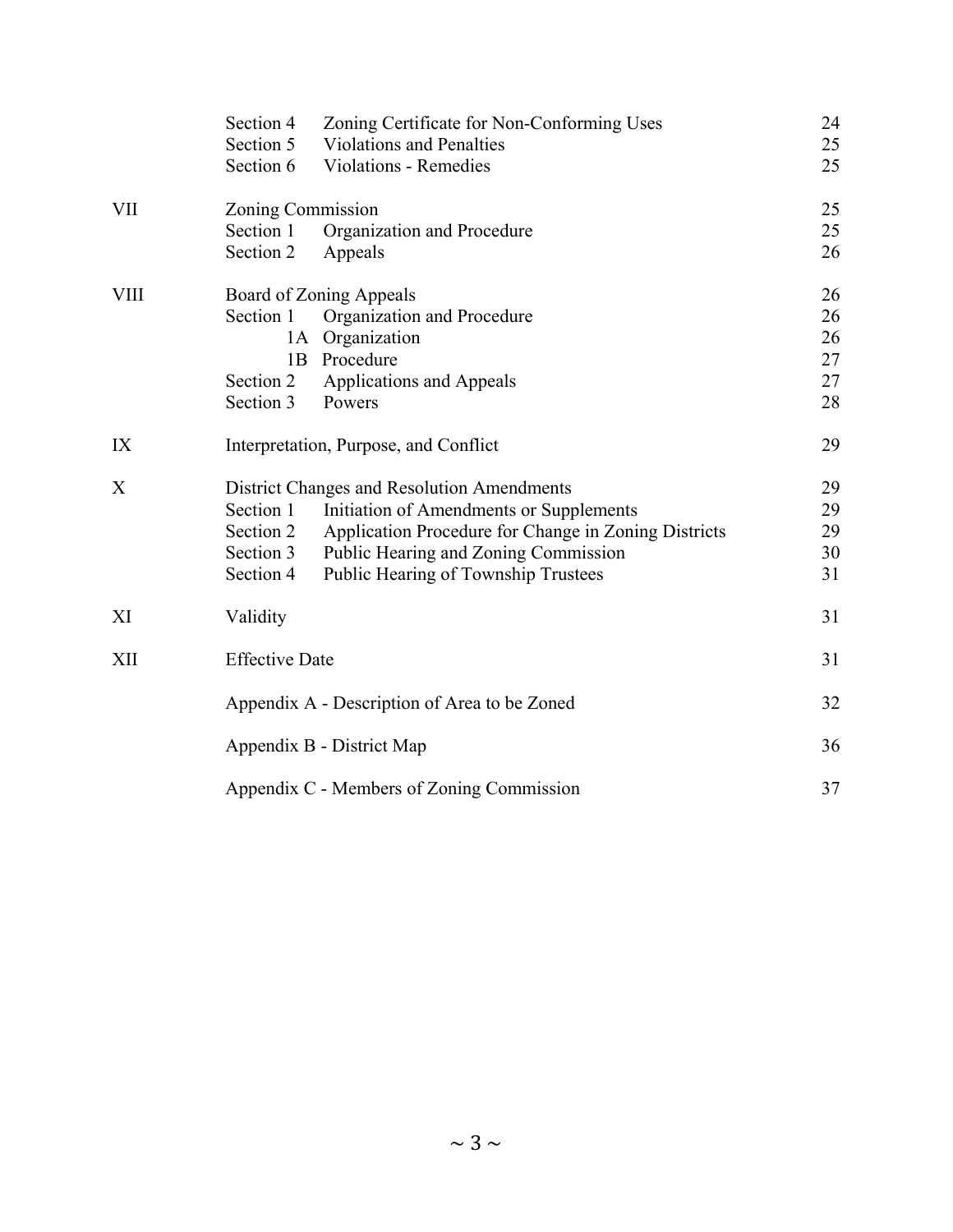#### **ZONING RESOLUTION**

A. RESOULATION, for the purpose of promoting public health, safety, morals, comfort, and general welfare; to provide for an orderly and systematic development of Valley Township, to conserve and protect property and property values; to secure the most appropriate use of land; and to facilitate adequate but economical provision of public improvements, all in accordance with a Comprehensive plan; the Board of Trustees of this township find it necessary and advisable to regulate the location, size and use of buildings and other structures; percentages of lot areas which may be occupied; set-back building lines; size of yards, courts and other open spaces; and the uses of land for trade, industry, residence, recreation or other purposes and for such purposes; divides the unincorporated area of the township into districts or zones.

 BE IT RESOLVED BY THE BOARD OF TRUSTEES OF VALLEY TOWNSHIP, SCIOTO COUNTY, STATE OF OHIO:

## **ARTICLE I**

#### **PURPOSES**

 SECTION 1. For the purposes of promoting public health, safety, morals, comfort or general welfare; to provide for an orderly and systematic development of Valley Township, to conserve and protect property and property values; to secure the most appropriate use of land and to facilitate adequate but economical provisions of public improvements all in accordance with provisions of Chapter 519, TOWNSHIP ZONING of the Revised Code of Ohio, it is hereby provided as follows:

#### **ARTICLE II**

#### **DISTRICT AND BOUNDARIES THEREOF**

SECTION 1. Districts: In order to classify, regulate and restrict the location of industries, residences, recreation, trades and other land uses and the location of buildings designed for specified uses, to regulate, limit and restrict the height and size of buildings, number of stories and other structures hereafter erected or altered; and regulate and limit the percentages of lot areas which may be occupied, set-back building lines, sizes of yards and other open spaces within the surrounding such buildings, the density of population; the territory of Valley Township, Scioto County, Ohio, is hereby divided into five (5) classes of "Districts". All such regulations are uniform for each class or kind of building or structure to use throughout each class or district and said Districts shall be known as :

 $\sim 4 \sim$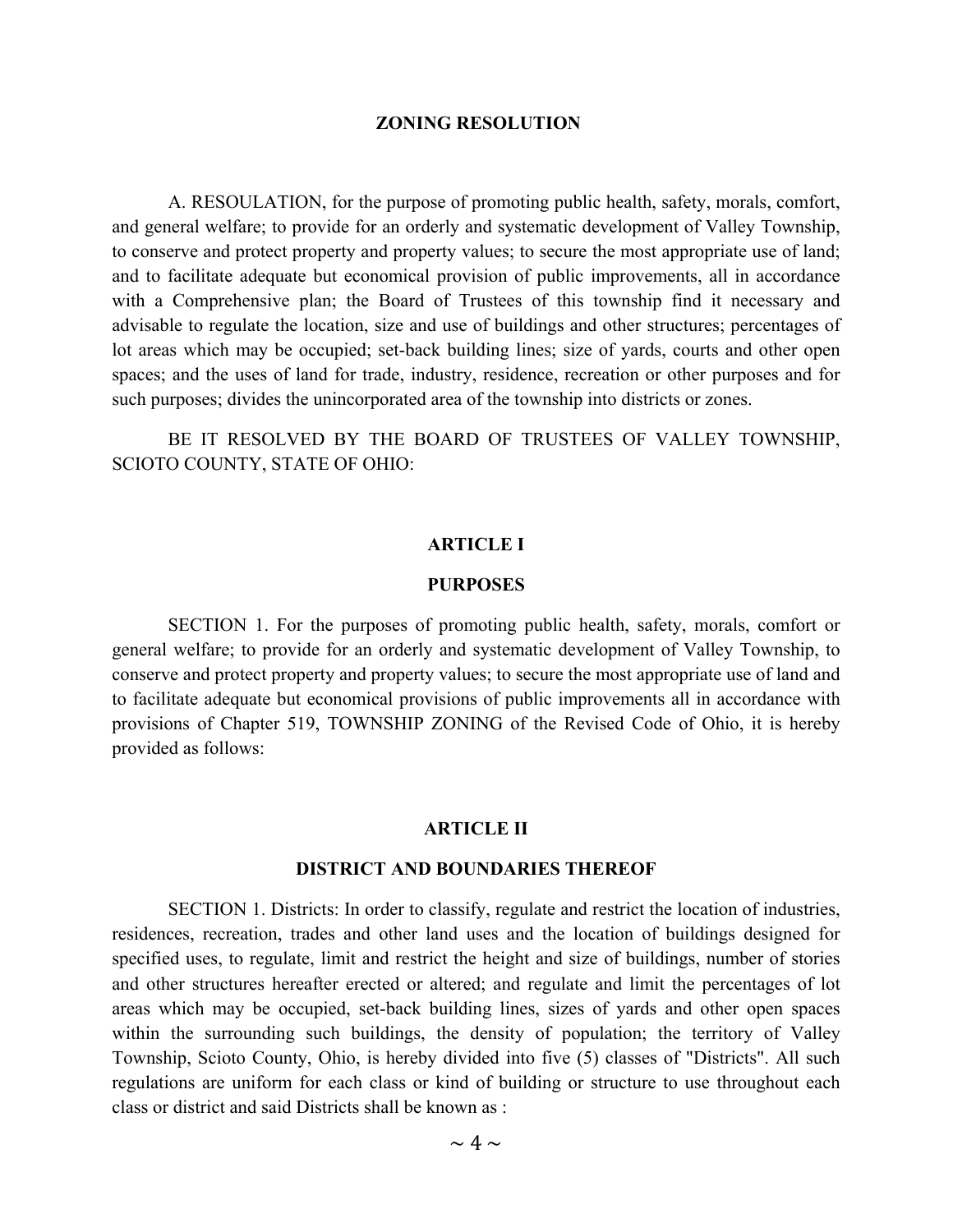(1) Agricultural A District (2) Low Density Residential R District (3) Business B District (4) Industrial 1A & 1B (5) Mobile Home Park and Subdivision M District

 SECTION 2. District Maps: The boundaries of the district are shown upon the map which is made a part of this Resolution, which map is designed as the "District Map." The district map and all notations, references, and other information shown thereon are part of this Resolution and have the same force and effect as if the district map and all the notations, references, and other information shown thereon were all fully set forth or described therein, the original of which district map is properly attested and is on file with the Township Clerk.

 SECTION 3. District Boundaries: The District boundary lines of said map are intended to follow either streets of alleys or lot lines; and where the districts designated on the map are bounded approximately by such street, alley, or lot lines, the street or alley or lot shall be construed to be the boundary of the district, unless such boundary is otherwise indicated on the map. In the case of unsubdivided property, the district boundary lines shall be determined by the use of the scale appearing on the Zoning District map or by dimensions.

 SECTION 4. Vacation of Public Way: Whenever any street, alley or other public way is vacated by official action of the Board of Trustees of Valley Township or the Board of County Commissioners of Scioto County, the zoning district adjoining each side of such street, alley, or public way shall be automatically extended to the center of such vacation and all area included in the vacation shall then and henceforth be subject to all appropriate regulations of the extended districts.

## **ARTICLE III**

## **DEFINITIONS**

The words which are defined are those which have special or limited meanings as used in this zoning resolution and might not otherwise be clear. Words whose meaning is self-evident as used in this zoning resolution are not defined here.

1. *Accessory Structure or Use*: any structure or use, other than the principal structure or use, directly incident to or required for the enjoyment of the permitted use of any premises;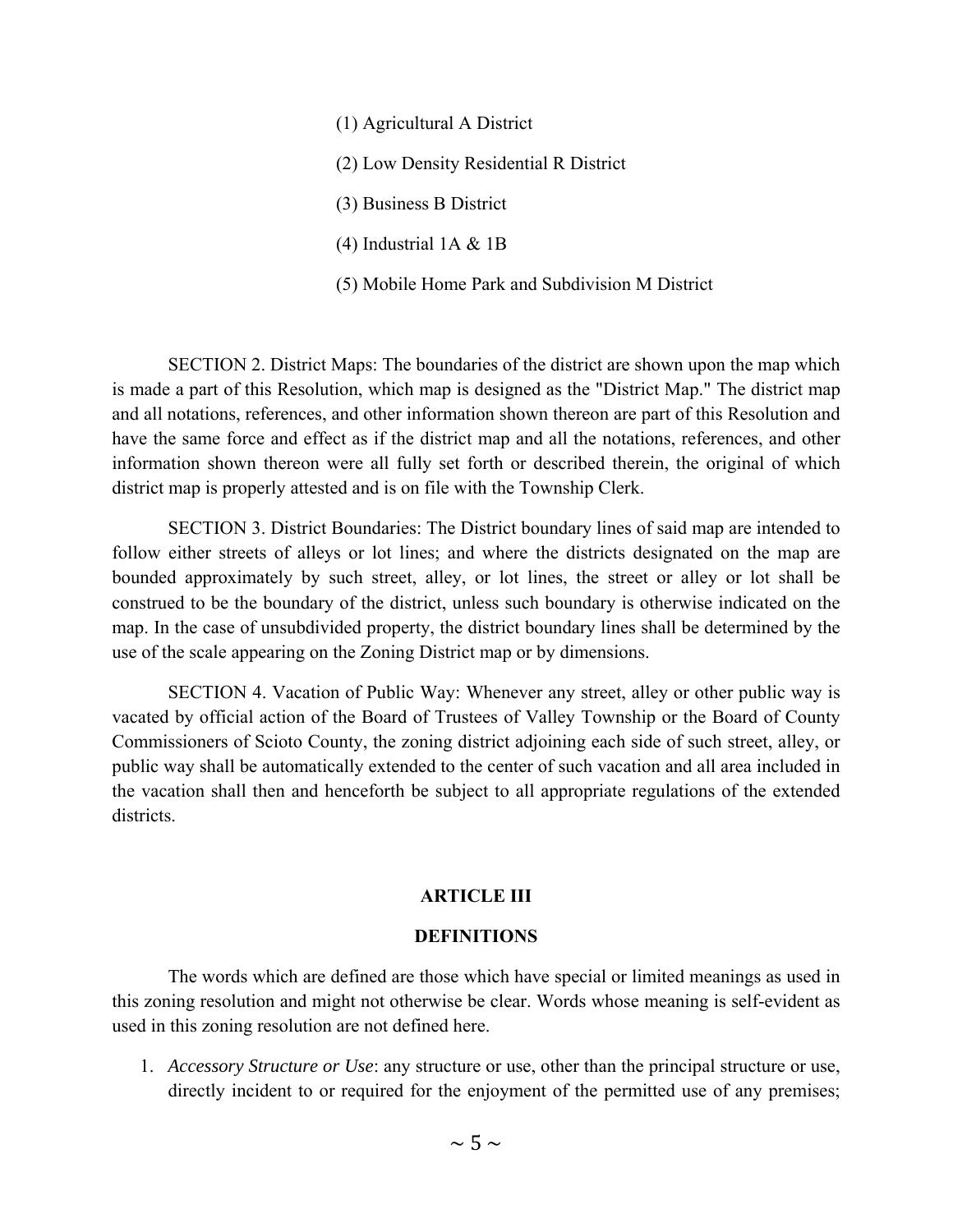also, as specifically designated under the zoning district regulations of this Zoning Resolution.

- 2. *Agriculture*: the use of the land only-minus agricultural structures-for the cultivation of crops or the raising of animals or preservation in its natural state.
- 3. *Agricultural Structures*: any structure or building accessory to the principal agricultural use of the land. Farm dwellings, however, are principal buildings.
- 4. *Alteration*: any change or addition to the supporting members or foundation of a structure.
- 5. *Building*: any structure which fully encloses space for the occupancy by persons or their activities.
- 6. *Commercial Floor Area*: floor area of buildings which is devoted to the storage and display of merchandise, the performance of consumer services, or the circulation and accommodation of customers.
- 7. *Commission*: zoning commission
- 8. *Consumer Services*: sale of any service to individual customers for their own personal benefit, enjoyment, or convenience, and for fulfillment of their own personal needs. For example, consumer services include the provision of the personal services such as cleaning and barbering, the provision of lodging, entertainment, specialized instruction, financial services, automobile storage, transportation, and similar services.
- 9. *Dwelling and Dwelling Unit*: a dwelling is a building providing shelter, sanitation, and the amenities for permanent habitation. It does not include mobile homes, temporary lodging, or sleeping rooms. A dwelling unit means the dwelling accommodations designed for one individual or family unit maintaining separate and independent housekeeping.
- 10. *Height of Structure*: the vertical distance measured from the average finished grade at the front building line to the highest point of the structure.
- 11. *Home Occupations*: Professional offices, studies, personal services, and the renting of sleeping rooms maintained or conducted within a dwelling. Such activities are incidental to the principal residential use and involve the employment of no more than one person who does not reside on the premises. Such activities occupy no more than twenty-five percent of the total floor area of a dwelling. The selling of any merchandise is not a home occupation.
- 12. *Industry, Heavy*: those industries whose processing of products results in the emission of any atmospheric pollutant, light flashes or glare, odors, noise or vibration which may be heard or felt off the premises, and those industries which constitute a fire or explosion hazard.

*Industry, Light*: those industries whose processing of products results in none of the above conditions.

13. *Junk Yards*: When permitted by the Zoning Commission, junk yards shall be located not less than 300 feet from any road, street, residence district, residence, school, hospital or institution for human care. Junk yards shall be enclosed on all sides by a metal fence or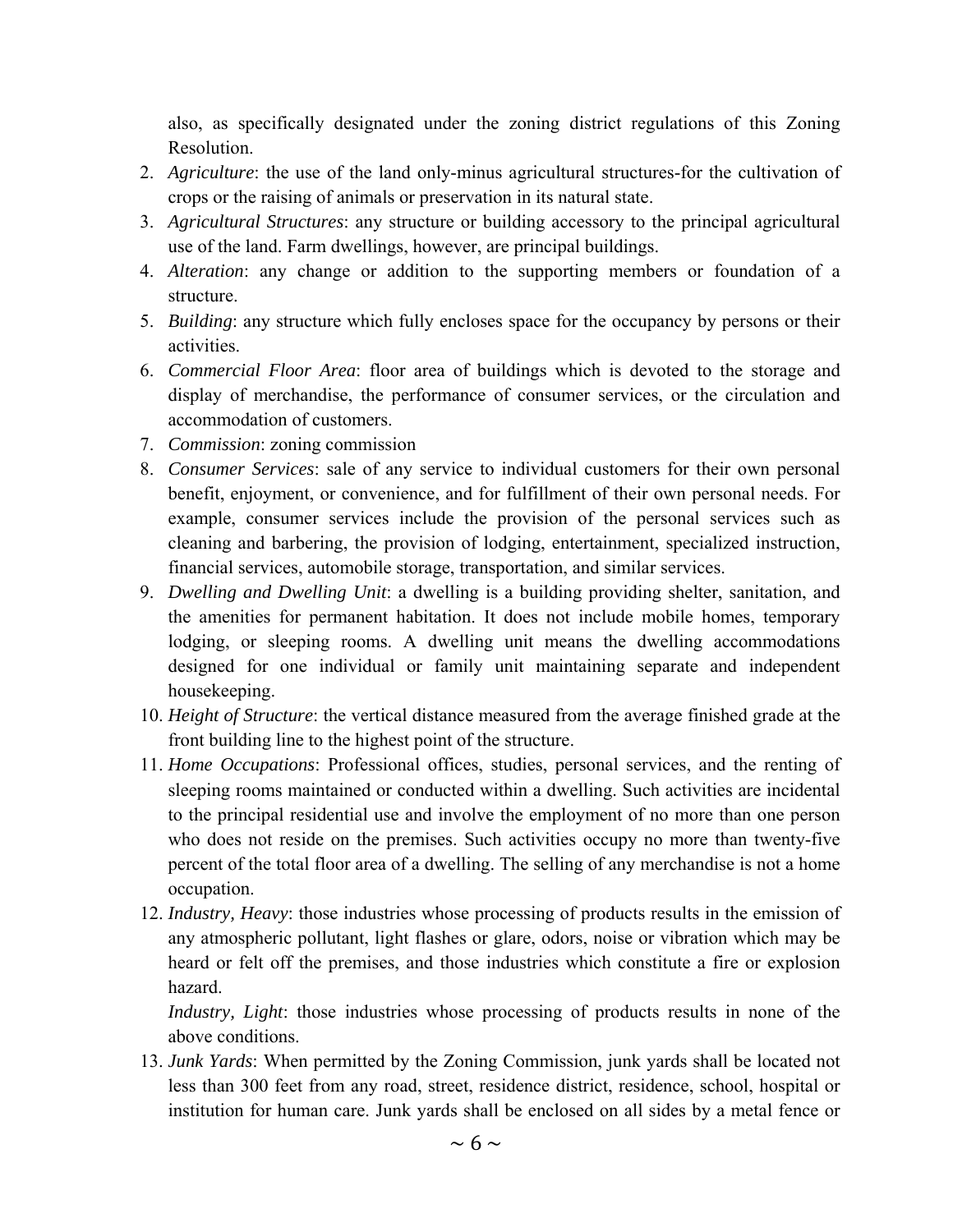wall not less than eight (8) feet high. Plans for such junk yards shall be submitted to the Zoning Commission before any zoning permit is granted and shall be subject to its approval.

14. *Lot*: A district parcel of land on which a principal building and its accessories are placed, together with the required open spaces, and of which the location, dimensions and boundaries are determined by the latest official record or survey.

> *Corner Lot*: a lot which abuts on two intersecting streets at their intersection. *Double-Frontage Lot*: any lot other than a corner lot which abuts on two streets. *Lot Line*: the boundary dividing a lot from a right-of-way, adjoining lot or other adjoining tract of land. Front rear, and side lot lines are self explanatory. *Lot of Record*: a lot which is recorded in the office of the County Recorder.

- 15. *Mobile Homes*: any vehicle or similar portable structure used or so constructed as to permit its being used as a conveyance upon streets and as a dwelling for one or more persons.
- 16. *Non-conforming Structure or use*: a structure or use of any premises which does not conform with all provisions of this Zoning Resolution but which existed before its designation as nonconforming by the adoption or amendment of this resolution.
- 17. *Nonretail Commercial*: commercial sales and services to customers who intend resale of the products or merchandise sold or handled. For example, nonretail commercial includes wholesaling, warehousing, trucking terminals, and similar commercial enterprises.
- 18. *Outdoor*: refers to that which is not within a building.
- 19. *Planned-Development Project*: a complex of structures and uses planned as an integral unit of development rather than as single structures on single lots.
- 20. *Premise*: a lot or other tract of land under one ownership and all the structures on it.
- 21. *Processing*: manufacturing, packaging, repairing, cleaning, and any other similar original or restorative treatment applied to raw materials, products, or personal property. Processing does not refer to fabrication of structures.
- 22. *Public-Service Building*: any building necessary for the operation and maintenance of a utility.
- 23. *Retail Sales*: sale of any product or merchandise to customers for their own personal consumption and use, not for resale.
- 24. *Road*: a traffic-carrying way. As used in this Zoning Resolution a road may be privately owned.
- 25. *Sleeping Room*: a single room rented for dwelling purposes but without the amenities for separate and independent housekeeping.
- 26. *Special Use*: a use which must receive special approval by the Zoning Commission if delegated, in order to be permitted in a zoning district.
- 27. *Street*: any highway or other public traffic-carrying way. An arterial street is any numbered Federal, State, or County Highway unless otherwise designated.
- 28. *Structure*: any combination of materials fabricated to fulfill a function in a fixed location on the land; includes buildings.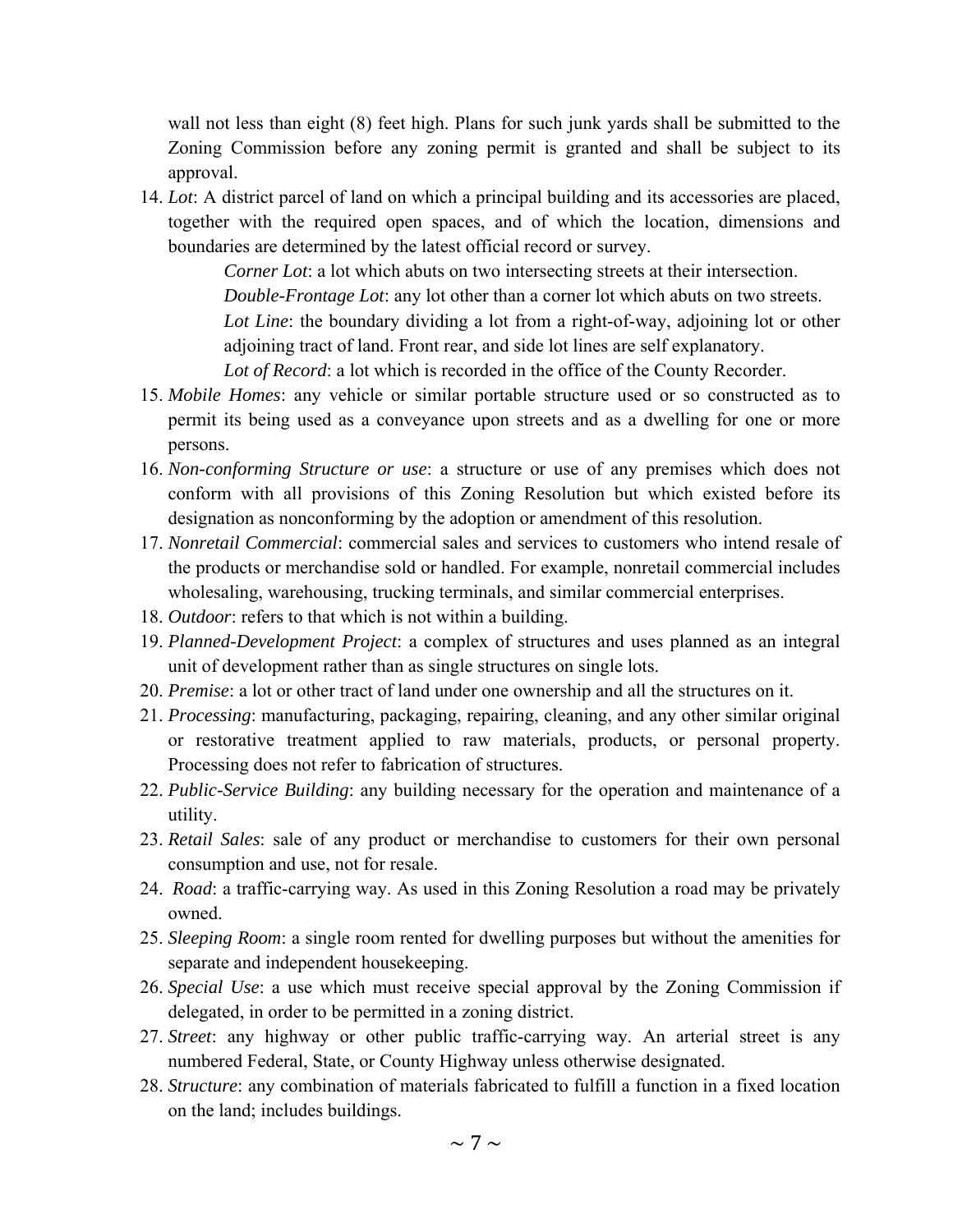- 29. *Trailer Park*: a tract of land prepared and approved according to the procedures of this zoning resolution to accommodate three or more mobile homes.
- 30. *Use*: use broadly refers to the activities which take place on any land or premises and also refers to the structures located thereon and designed for those activities.
- 31. *Variance*: a departure from the strict conformance with the dimension and area regulations which may be approved by the Board of Zoning.
- 32. *Yard*: the open space surrounding the principal building on any lot, unoccupied and unobstructed by a portion of that building from the ground to the sky except where specifically permitted by this Zoning Resolution. Yards are further defined as follows:

 A. *Front Yard*: that portion of the yard extending the full width of the lot and measured between the front lot line and a parallel line tangent to the nearest part of the principal building, which line shall be designated as the front yard line.

 B. *Rear Yard*: that portion of the yard extending the full width of the lot and measured between the rear lot line and a parallel line tangent to the nearest part of the principal building.

 C. *Side Yard*: those portions of the yard extending from the front yard to the rear yard and measured between the side lot lines and parallel lines tangent to the nearest parts of the principal buildings.

33. *Zoning Commission*: The Zoning Commission which was appointed by the Trustees of Valley Township, which recommended this resolution to the Trustees and which is charged with the administration of this resolution.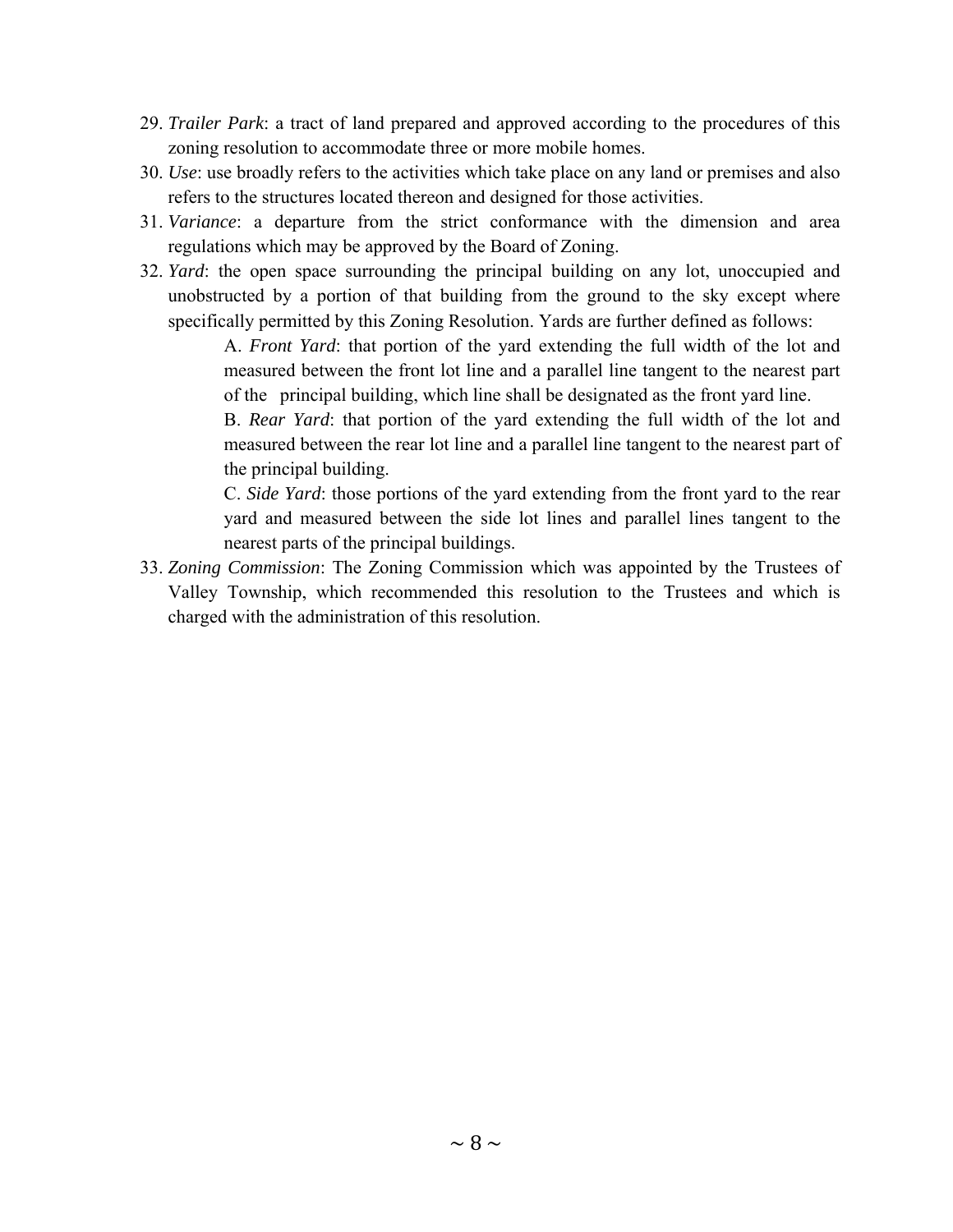## **ARTICLE IV**

## **GENERAL PROVISIONS APPLICABLE TO ALL ZONING DISTRICTS**

#### SECTION 1. Existing Buildings and Uses Not Affected.

 Any building, structure, or use existing at the time of the enactment of this Resolution may be continued, even though such building, structure or use does not conform with the provisions of this Resolution. If, however, any such nonconforming use is voluntarily discontinued for two years of more, any future use of said land or structure shall be in conformity with the zoning regulations of the district in which the land and/or structure is located.

## SECTION 2. Restoring Unsafe Buildings

 Nothing herein shall be construed as preventing the strengthening or restoring to a safe condition of any part of any building or structure declared unsafe by the building inspector or from complying with his lawful requirements.

## SECTION 3. Approved Water Supply and Sewage Disposal Facilities

 It Shall be unlawful to locate, erect or construct any building or structure on any lot or to use or permit the use of any lot without provision for approved water supply and sewage disposal facilities. Wherever an existing water and/or sewer main is accessible, connections shall be made with such mains. In every other case, individual water supply and sewage disposal facilities meeting fully the requirements of the county health officer shall be installed in accordance with standards and specifications prescribed by him, and under his supervision and to his satisfaction.

 A certificate of approval of the proposed method of water supply and disposal of sanitary wastes shall be obtained from the county health officer, prior to the filing of the application for a zoning permit or certificate of occupancy provided for herein, and such certificate shall accompany each such application.

## SECTION 4: Uses Not Provided For

 Any use specifically not mentioned in this resolution shall be assumed prohibited unless otherwise stated by the Zoning Commission.

## SECTION 5: Rear Dwellings Regulated

 Only one principal building and its customary accessory buildings shall hereafter be erected on any lot.

## SECTION 6: Off-Street Automobile Parking and Storage

 A permanent off-street automobile storage, parking or standing space shall be provided as set forth below at the time of the erection of any building or structure, at the time any principal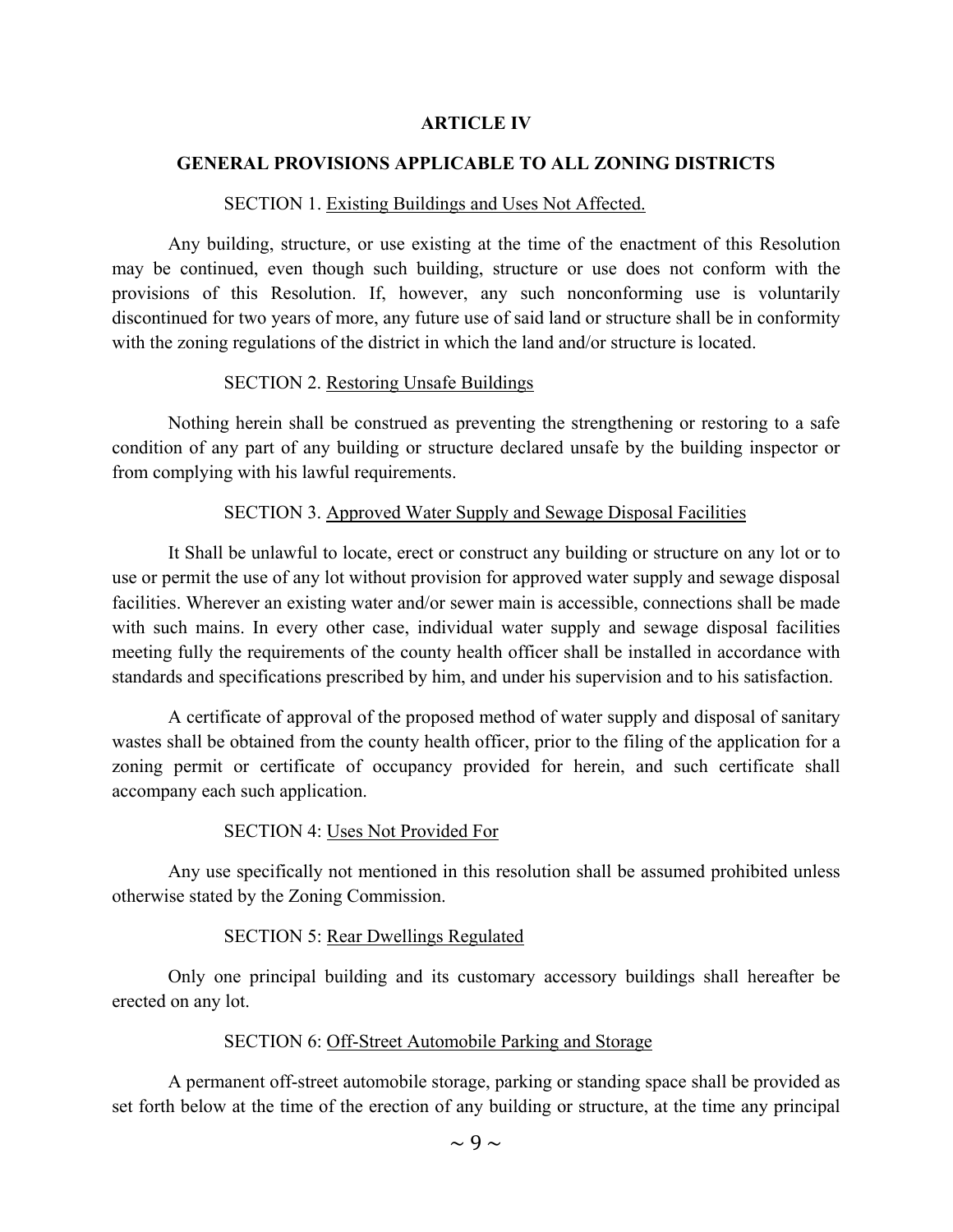building or structure is enlarged or increased in capacity by adding dwellings units, guest rooms, or floor area, or before conversion from one zoning use or occupancy to another. Such space shall be provided with vehicular access to a street or alley. This space shall be deemed to be required open space associated with the permitted use and shall not thereafter be reduced of encroached upon in any manner. No required front yard or portion thereof in any residential district shall be utilized to provide parking space required in this Resolution. At least the following minimum parking space requirements for specific uses shall be provided.

# A. Residences and Apartment Houses

One parking space for each dwelling unit or apartment.

# B. Retail Businesses

 Parking or storage space for all vehicles used directly in the conduct of such business plus four (4) parking spaces for the first one thousand (1000) square feet of total floor area and one (1) additional parking space for every additional one hundred and fifty (150) square feet of floor area.

# C. Industrial Plants and Facilities

 Parking or storage space for all vehicles used directly in the conduct of such industrial use plus one (1) parking space for every three (3) employees on the premises at maximum employment on a single shift.

## SECTION 7. Additional Parking Provisions

 A. If the vehicle storage space or standing space required above cannot be reasonably provided on the same lot on which the principal use is conducted, the Zoning Commission may permit such space to be provided on other off-street property provided such spaces lies within four hundred (400) feet off the main entrance to such principal use. Such vehicle parking space shall be deemed to be required open space associated with the permitted use and shall not thereafter be reduced or encroached upon in any manner.

 B. The required parking space for any number of separate uses may be combined in one lot, but the required space assigned to one use may not be assigned to another use at the same time, except that one-half of the parking space required for churches, theaters, or assembly halls, whose peak attendance will be at night or on Sunday, may be assigned to a use which will be closed at night or on Sunday.

 C. No commercial motor vehicle exceeding two (2) tons in rated capacity may be parked in the open in a residential zone.

 D. No abandoned, wrecked, dismantled, or totally disabled automobiles, trucks, trailers, aircraft or discarded furniture, appliances or other miscellaneous materials, shall be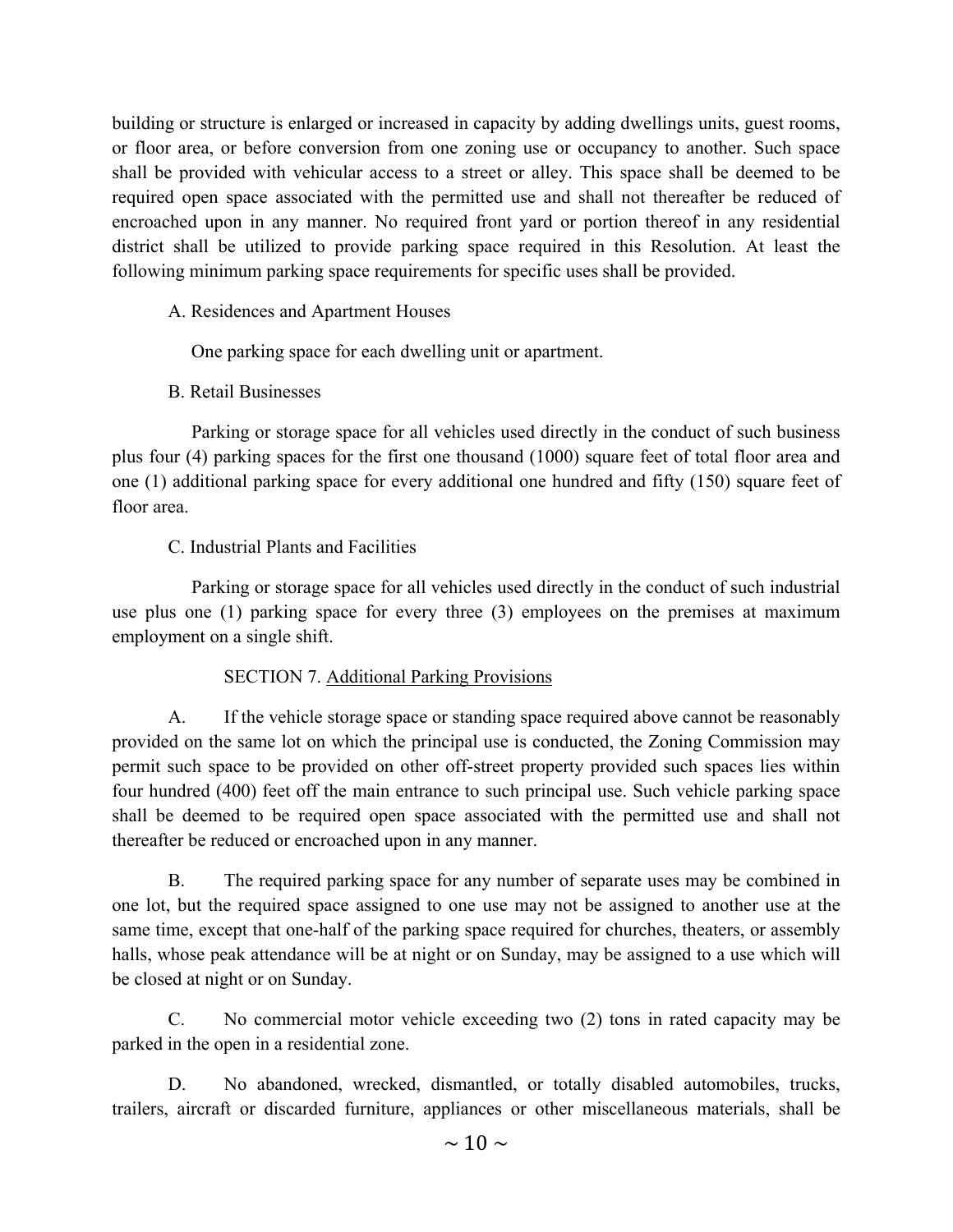permitted to remain exposed on the premises in any district for a period of more than thirty (30) days.

## SECTION 8. Obstruction to Vision at Street Intersections Prohibited

 Within the triangular or other shaped area formed on a lot by a straight line connecting the right-of-way lines of an intersecting street and a railroad or the right-of way lines of two intersecting streets at points twenty (20) feet from the intersection of such right-of way lines, there shall be no obstructions to vision between a height of three and one-half (3-1/2) feet and a height of ten (10) feet above the average grade of such street or railroad. this requirement applies to fences, walls, shrubbery, signs marquees, and other obstructions to vision, but does not prohibit a necessary retaining wall.

# SECTION 8A. Front Yard Requirements and Corner Lots

 Corner lots shall meet the front yard requirements of the district or districts in which they are located on both the street considered as the front street and the street considered as the side street.

# SECTION 8B. Front Yard Requirements for Double-Front Lots

 Double front lots shall meet the front yard requirements of the district or districts in which they are located on both of the streets upon which they front.

# SECTION 8C. Required Yard Not To Be Used by Another Building

 No part of a yard required about any building for the purpose of complying with the provisions of this Resolution shall be included as part of a yard required by this Resolution for another building.

# **ARTICLE V**

# **ZONING DISTRICT REGULATIONS**

# SECTION 1. Agricultural "A" District

A. Uses Permitted:

- 1. Agricultural, farming, stock raising, dairying, truck gardening and nurseries.
- 2. Public and semi-public owned or operated properties.
- 3. Single family dwellings.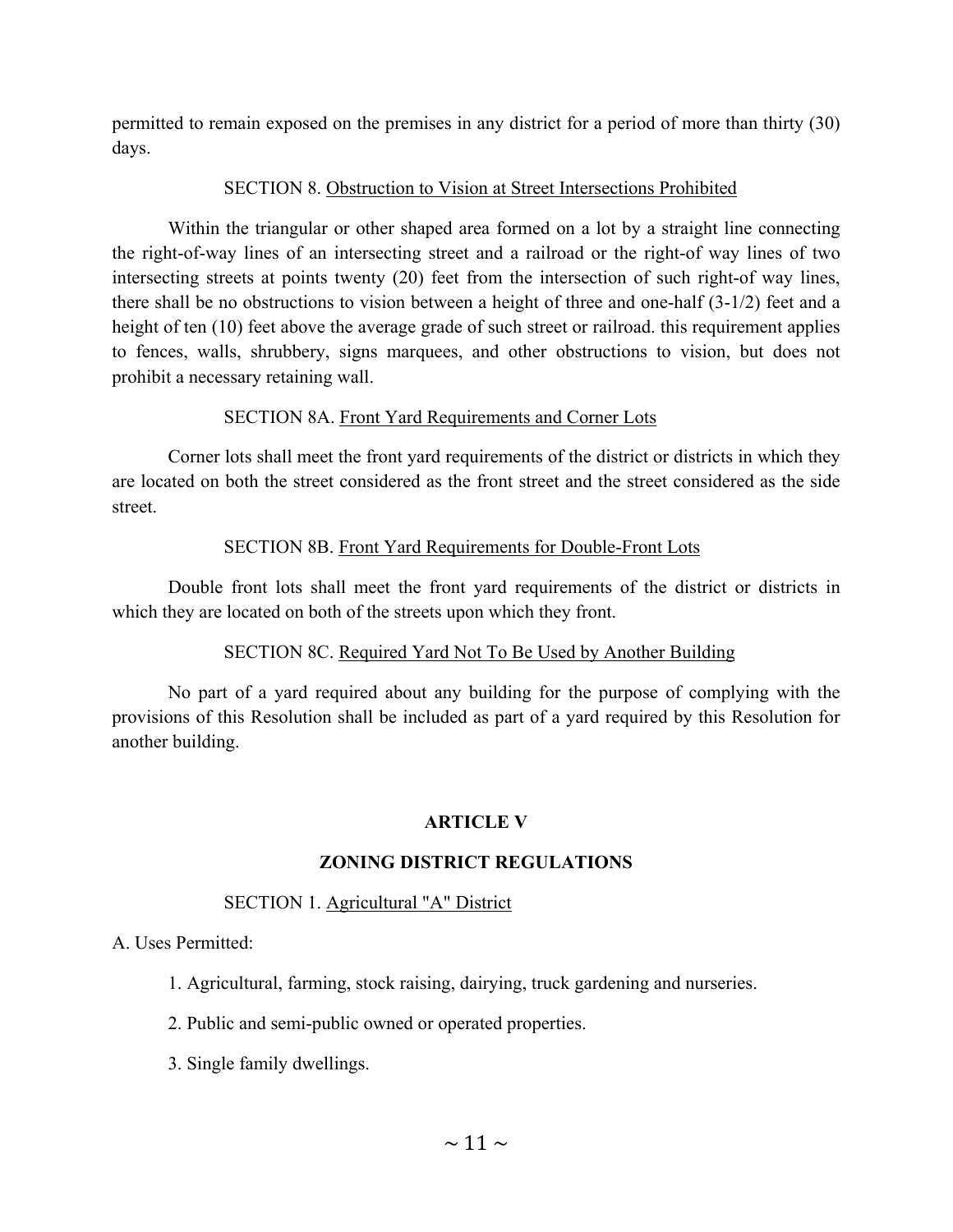- 4. Roadside stands offering for sale only agricultural products. Such stands shall be located at least twenty (20) feet from the edge of the pavement.
- 5. Home occupations.
- 6. Accessory buildings and uses customarily incidental to any of the above uses including bulletin boards and signs not exceeding thirty-two (32) square feet in area appertaining to the lease, hire, sale of a building or on the premises of any material that is mined, manufactured, grown, or treated on the property; provided. however, that such signs shall be located upon or immediately adjacent to the articles, processes stored or sold.
- 7. One (1) trailer or mobile home may be parked or located if :
	- A. Said trailer or mobile home is owned by landowner and the landowner has obtained a permit for the construction of a residence on said lot or parcel, and the contract has been let for the construction of a residence. The trailer or mobile home may be parked for the time limit of the original building permit.
	- B. Said mobile home or trailer is located on a lot or parcel containing a dwelling and is parked behind such dwelling, or in a garage or accessory building and/or in some manner in which it is shielded from public view.
	- C. Said mobile home or trailer is not used for habitation or maintained for business while such vehicle is so parked or stored.
- B: Uses Permitted as Special Exceptions

 The following uses shall be considered special exceptions and will require written approval of the Zoning Commission:

1. Mining and extracting of minerals and raw materials.

 The commission may attach such conditions and safeguards as it deems necessary to protect neighboring properties or districts from fire hazards or smoke, noise, odor, dust, or any other detrimental or obnoxious effects incidental to such operations, in addition, the commission shall require a written agreement, approved by the Commission from the owners of such operation to the effect that, upon termination of such operations, the land involved shall be reclaimed to as near its original state as is practical in the opinion of the Commission.

 2. Manufacturing, processing, treating and storing of minerals or raw materials which are extracted from the same property on which they are to be manufactured, processed, treated, or stored.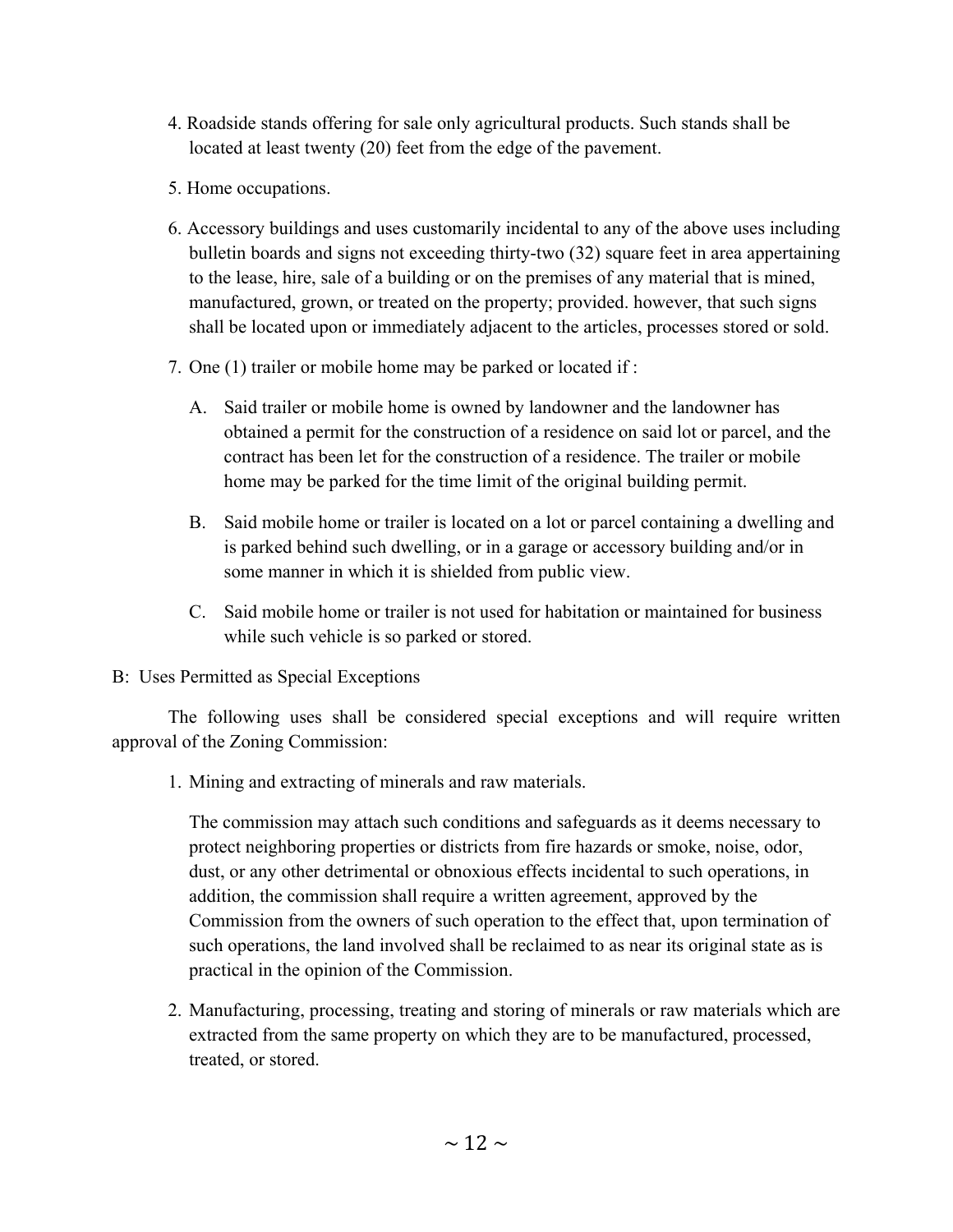The Commission may grant approval if it determines that the proposed use will not constitute a fire hazard or emit smoke, noise, odor, or dust which would be obnoxious or detrimental to neighboring properties. The Commission may attach such conditions and safeguards as it deems necessary to protect the character of the district.

- 3. Cemeteries, columbarium, or crematories.
- 4. Riding stables and private stables.
- 5. Amusement parks, playgrounds, pay fishing lakes, golf courses, and other privately owned recreational centers.
- 6. Radio and television transmitters and antennas.
- 7. Drive-in theaters subject to the following conditions:
	- A. The applicant presents plans and specifications for the proposed theater in a form suitable for making the determinations required herein.
	- B. There is approval of a plan of access to the highway from the agency responsible for the maintenance of such highway.
	- C. The entrances and exits shall be located where possible so as to afford unobstructed sight distance for five hundred (500) feet in each direction along the highway.
	- D. all buildings and structures (excluding fences) shall be at least one hundred (100) feet from any property line.
	- E. The picture screen shall not face or be placed so as it may be viewed from any major highway and shall be screened from view by trees or fence from any adjacent road.
	- F. Provisions shall be made to subdue speaker sounds when the theater abuts a residence or residential lot or lots.
- 8. Sanitariums.
- 9. Private airports and landing fields.

## C. Uses Prohibited:

- 1. All establishments or enterprises operated publicly or privately for the disposal of garbage, rubbish, offal or other waste or surplus material not originating on the premises.
- 2. Junk yards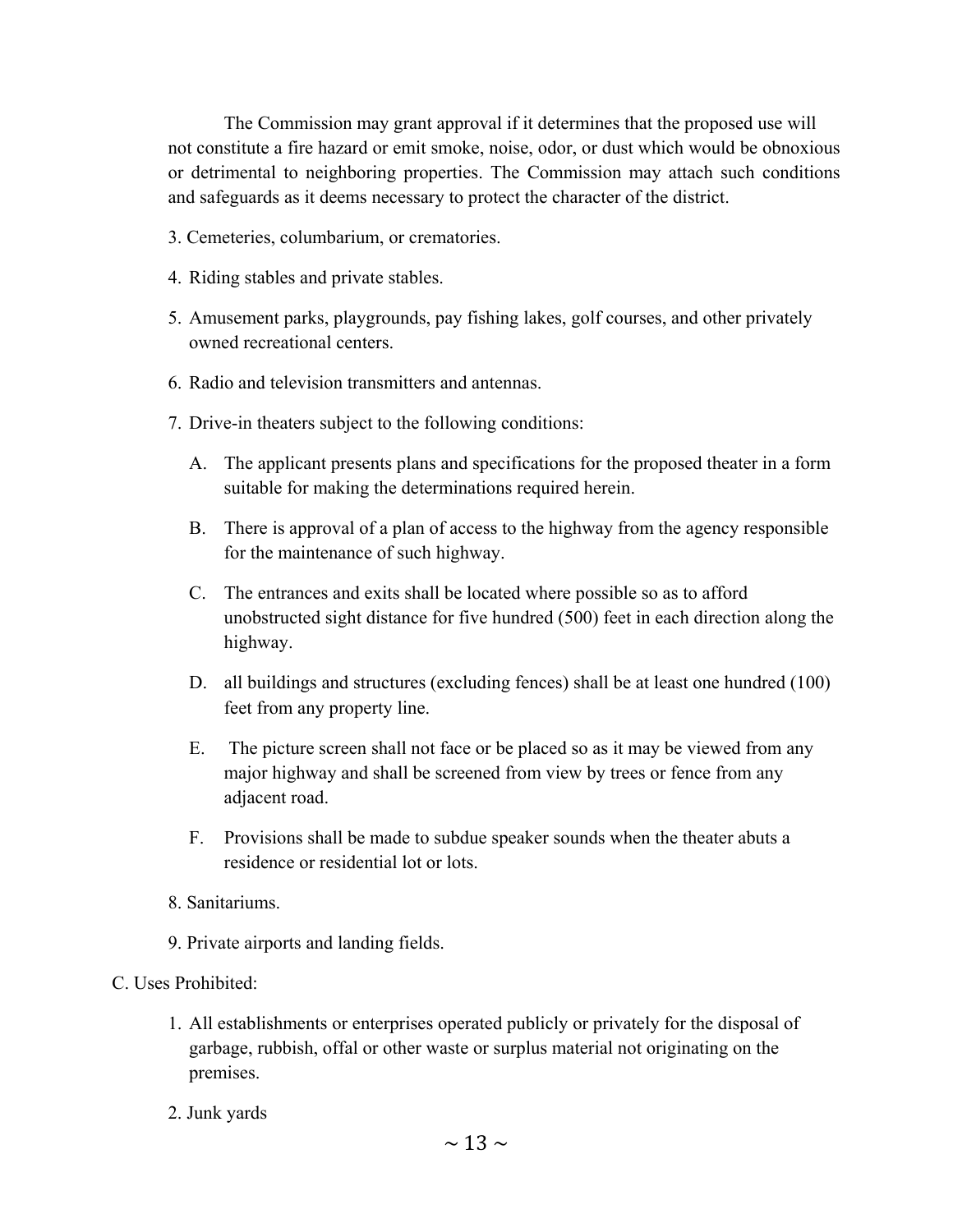3. All other uses not specifically permitted by this section.

D. Dimension and Area Regulations for Lots and Structures:

 The regulations on the dimensions and area for lots and structures are set forth in the schedule of Dimensions and Area Requirements on pages 21 and 22. The applicable regulations shall be observed in the Agricultural District.

# SECTION 2. Low Density Residential "R" Districts.

# A. Uses Permitted:

- 1. Single Family\*
- 2. Churches and other places of worship, Sunday school buildings and parish houses.
- 3. Public and private elementary and high schools.
- 4. Publicly owned or operated properties including community buildings and fire stations.
- 5. Temporary buildings incidental to construction work, provided that such temporary buildings shall be removed upon the completion or abandonment of the construction.
- 6. Accessory buildings and uses customarily incidental to any of the above permitted uses including bulletin boards for public, charitable, or religious institutions and signs not exceeding twelve (12) square feet in area appertaining to the lease, hire or sale of a building or premises providing that such signs shall be removed as soon as the premises are leased, hired, or sold.
- 7. The office or studio in the residence of a physician, surgeon, dentist, artist, lawyer, architect, engineer, teacher, or other member of a recognized profession, (as defined by the classification system of the current U.S. Department of Commerce, Bureau of Consensus -- "Census of General Social and Economic Characteristics"); and provided that no more than one-half  $(1/2)$  of the floor area of one (1) floor of the dwelling is devoted to the permitted use; that no such use shall require external alterations or involve construction features not customary in dwellings; and that the entrance to such office or studio shall be within the dwelling. An unlighted name plate of not over two (2) square feet in area and attached flat against the building shall be permitted.
- *\* Any single-family dwelling shall have a minimum floor area of 1200 square feet exclusive of breezeways, porches, garages or patios.*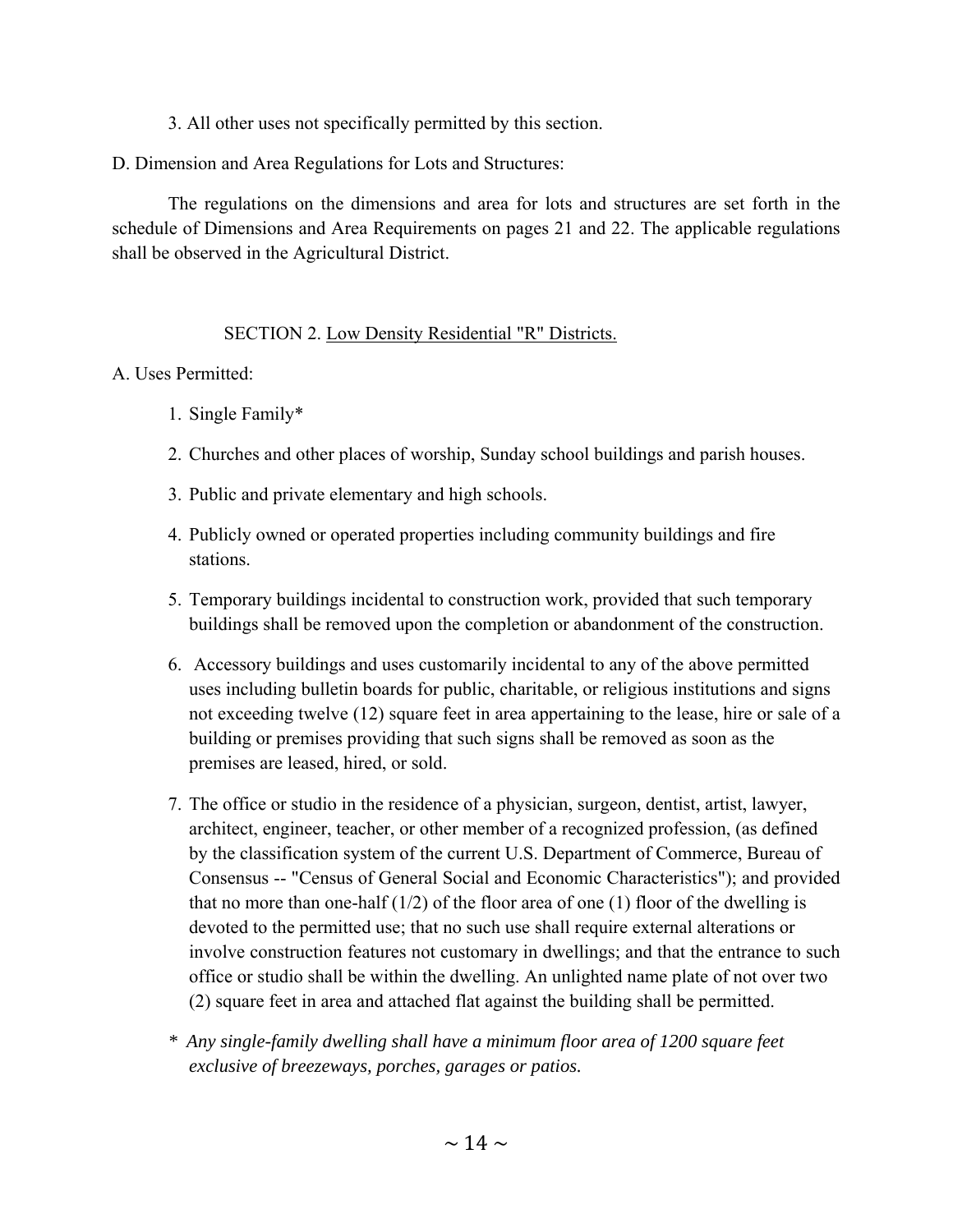- 8. One (1) trailer or mobile home may be parked or located if:
	- A. said trailer or mobile home is owned by landowner and the landowner has obtained a permit for the construction of a residence on said lot or parcel, and the contract has been let for the construction of a residence. The trailer of mobile home may be parked for the time limit of the original permit.
	- B. Said mobile home or trailer is located on a lot or parcel containing a dwelling and is parked behind such dwelling, or in a garage or accessory building and/or in some manner in which it is shielded from public view.
	- C. Said mobile home or trailer is not used for habitation or maintained for business while such vehicle is so parked or stored.

B. Uses permitted as Special Exceptions:

 The following uses shall be considered special exceptions and will require written approval of the Commission.

- 1. Cemeteries, including mausoleums; provided that mausoleums shall be at least two hundred (200) feet from every street centerline or any adjoining lot line.
- 2. Golf courses except miniature courses and practice driving tees operated for commercial purposes; including such building, structure and uses as are necessary for their operation; except those the chief activity for which is a service customarily carried on as a business.
- 3. Hospitals and institutions of an educational, religious, charitable or a philanthropic nature, provided however, that such buildings shall be located upon sites containing no less than five (5) acres, occupy not over ten (10) percent of the area of the lot, and that such buildings be set back from all required yard lines a distance of not less than two (2) feet for each foot of building height.
- 4. Beauty parlor, barber shop, music school, dancing school, business school or school of any kind with organized classes or similar activity.
- 5. Nursery schools and child care centers, provided that there is established and maintained in connection there with one or more completely and securely fenced play lots which if closer than fifty (50) feet to any property line shall be screened by a masonry wall or compact evergreen hedge of not less than five (5) feet in height, located not less than twenty (20) feet from any property line and maintained in good condition.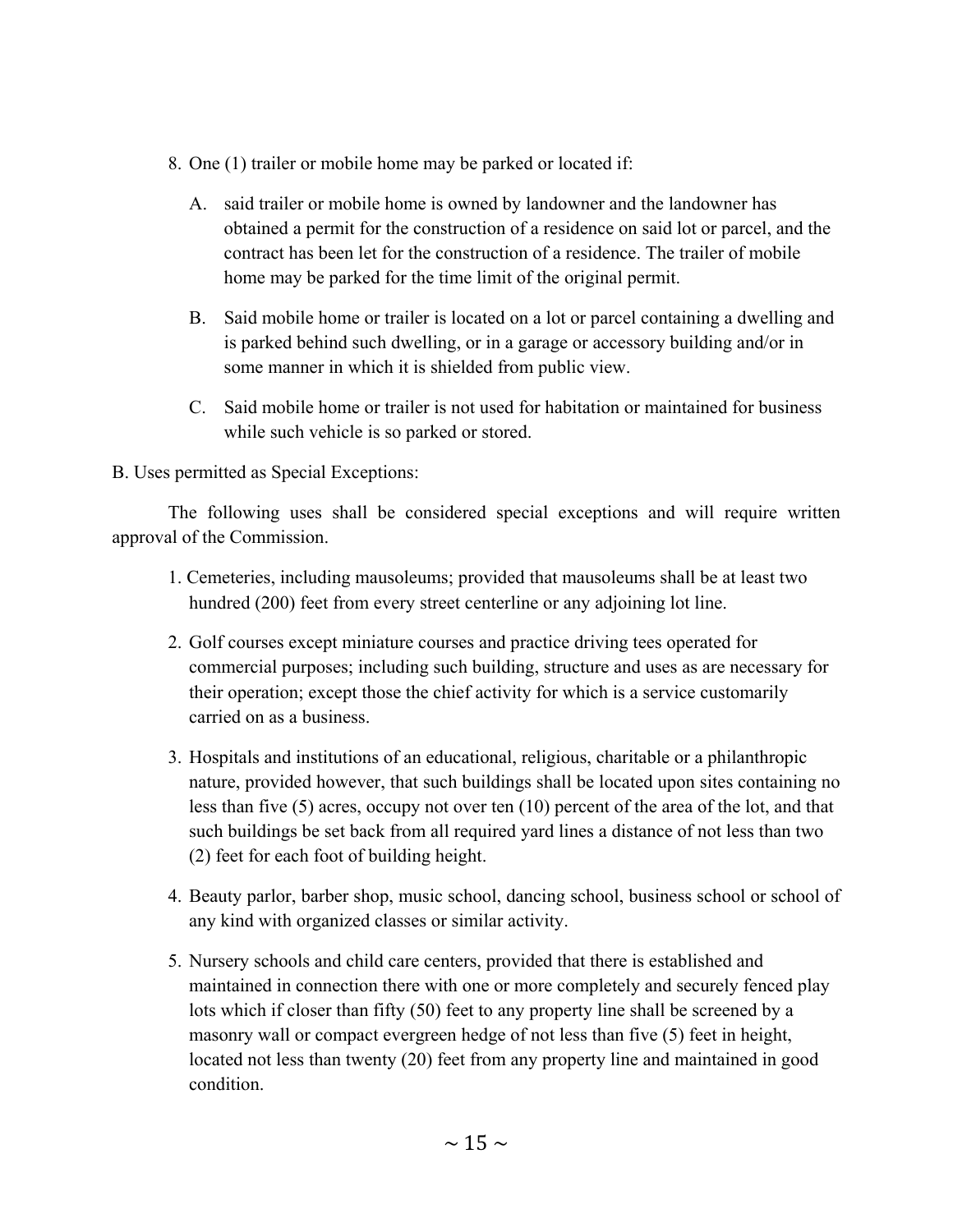6. Multiple-family dwellings.

# C. Uses Prohibited:

 all uses not specifically permitted by this section are prohibited in the residence "R" District.

D. Dimension and Area Regulation for Lots and Structures.

 The regulations on the dimensions and areas for lots and structures are set forth in the Schedule of Dimensions and Area Regulations on pages 21 and 22 . The applicable regulations shall be observed in the Low Density Residential "R" District.

# SECTION 3. Business "B" District

A. Uses Permitted:

- 1. Any use or structure permitted and as regulated in the Residence "R" District except as hereafter modified.
- 2. Consumer services, as defined in Article III, Paragraph 8 of this Resolution; but excluding bars, cocktail lounges, night clubs, billiard parlors, pool halls and roller rinks.
- 3. Retail stores or shops, repair shops, mercantile establishments, banks, offices or office buildings.
- 4. Restaurant, soda fountain, lunch room, but excluding drive-in eating and drinking establishments.
- 5. Gasoline filling stations with underground storage tanks.
- 6. Automobile, truck, trailer, and farm implement establishments for display, hire, sale, and major repair, including sales lots, provided all operations other than display and sales shall be within a completely enclosed building.
- 7. Bottling of soda drinks, creamery and dairy operations, ice cream and candy manufacturing, ice plants or distributing stations.
- 8. Building material sales and storage yard, retail lumber and storage yard including millwork and prefabrication.
- 9. Trucking, catering, express, or hauling terminal or transfer establishments including the storage of vehicles.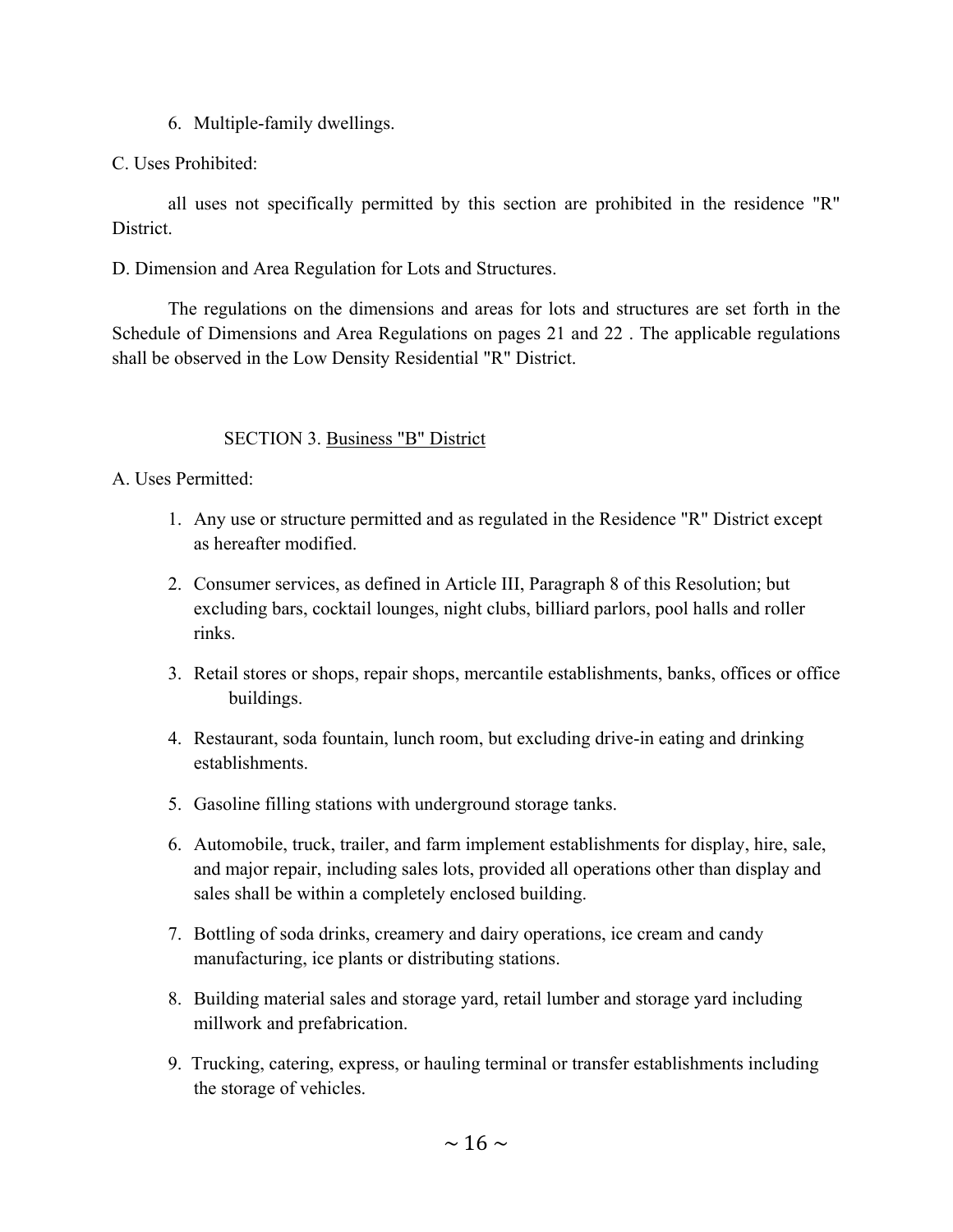- 10. Animal hospital, veterinary clinic, or kennel.
- 11. Wholesale sales and warehouses.
- 12 Accessory buildings and uses customarily incidental to any of the above permitted uses.
- B. Uses Permitted as Special Exceptions:

 The following uses shall be considered special exceptions and will require written approval of the Commission.

- 1. Neighborhood shopping centers and other groupings of commercial buildings where is a development of five (5) or more retail or service establishments under single ownership.
- 2. Drive-in theaters subject to the same conditions and restrictions as outlined in Article V, Section 1, Subsection B, Paragraph 7 of this Resolution.
- 3. Commercial baseball fields, swimming pools and similar open air recreational uses or structure and facilities if located at least one hundred and fifty (150) feet from any residence District.
- 4. Contractors equipment storage yard or plant, or storage and rental of equipment commonly used by a contractor, provided that such storage yard and plant shall be located at least two hundred (200) feet from any Residence District and one hundred (100) feet from any adjoining property line.
- 5. Drive-in eating and drinking establishments, summer gardens and road houses including entertainment and dancing.
- 6. Bar, cocktail lounge, night club, billiard and pool halls, bowling alley, dance hall, roller skating rink and similar establishments.
- C. Uses Prohibited:
	- 1. Billboards, outdoor advertisement signs and structures.
	- 2. Storage of flammable liquids, above ground, other than use on premises.
	- 3. Junk yards.
	- 4. Any other use not specifically permitted by this section.
- D. Dimension and Area Regulations for Lots and Structures: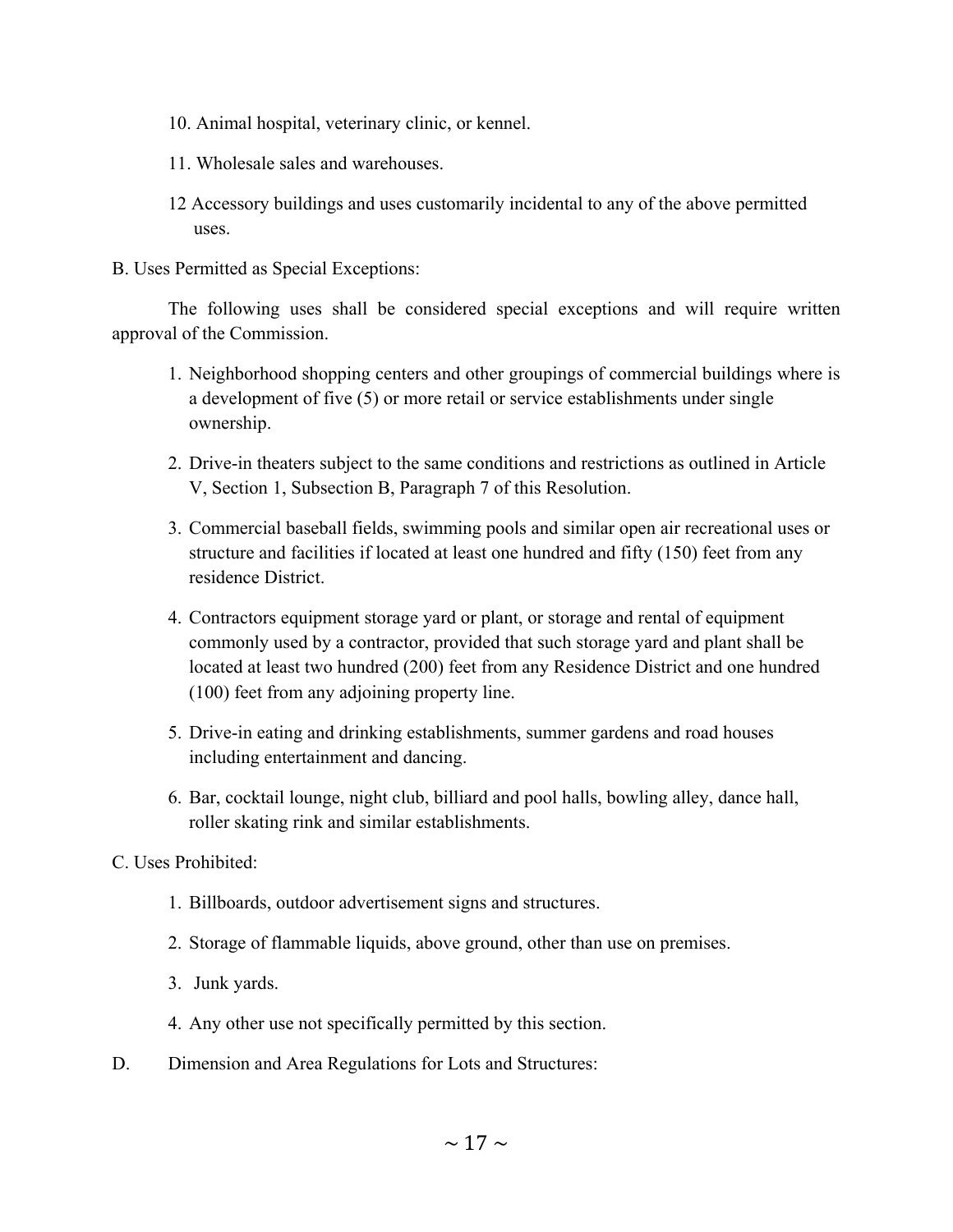The regulations on dimension area for lots and structures are set forth in the Schedule of Dimensions and Area Regulations on Pages 21 and 22. The applicable regulations shall be observed in the "B" Business District.

# SECTION 4. Industrial "IA" District

- A. Uses Permitted:
	- 1. Any use or structure permitted and as regulated in the "B" District except hereinafter modified.
	- 2. Any industrial or manufacturing activity which can be shown not to emit noise, smoke, dust, vibration, heat, bright light, odor or other obnoxious effects beyond the limits of its lot.
	- 3. The storage of inflammable liquid above ground in amounts less than six hundred (600) gallons and for use on the premise.

## B. Uses Permitted as Special Exceptions

 The following uses shall be considered special exceptions and will require written approval of the Commission.

- 1. The storage of flammable liquids above ground in amounts greater than six hundred (600) gallons.
- 2. The storage of sand or gravel or any other raw material; the storage of equipment or vehicles of an earth moving or construction nature, finished products or components of finished products; outside of completely enclosed buildings, on lots other than those on which the manufacturing, assembly or principal activity on the permitted use occurs.

## C. Uses Prohibited

Uses not specifically permitted by this section are prohibited "IA" Industrial District.

# D. Dimension and Area Regulations

 The regulations on dimensions and areas for lots and structures are set forth in the Schedule of Dimensions and Area Regulations on pages 21 and 22. The applicable regulations shall be observed in the "IA" Industrial District.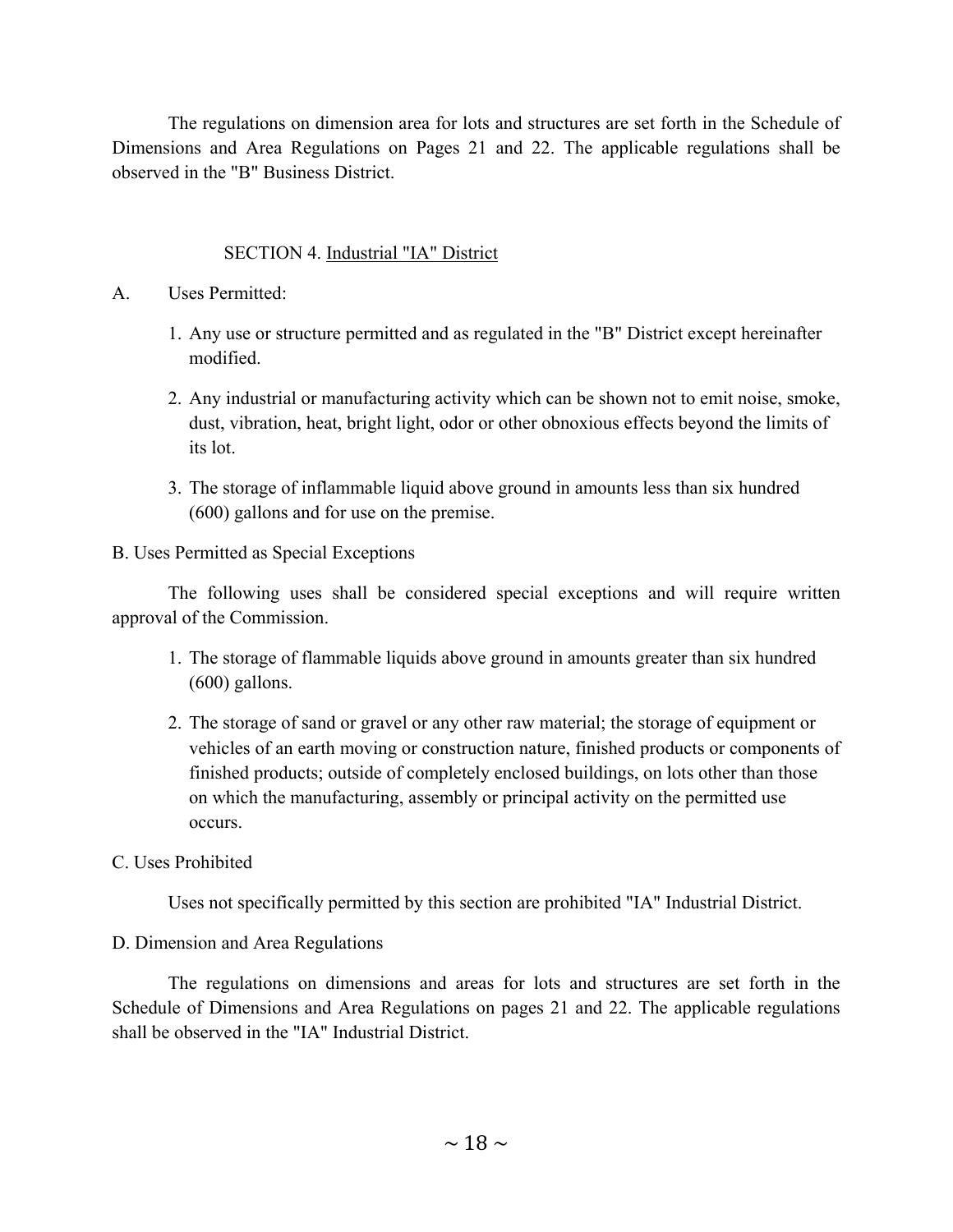## SECTION 5. Industrial "IB" District

## A. Uses Permitted

 1. Any use or structure permitted and as regulated in the "IA" District except hereafter modified.

## B. Uses Permitted as Special Exceptions

 The following uses shall be considered special exceptions and will require written approval from the Commission.

- 1. Bag cleaning plants; boiler and tank works, central mixing plants for cement, mortar, plaster or paving materials; coke ovens; junk yards; establishments which cure, tan, or store raw hides and skins; distillation plants for bones, coal, wood or tar, fat rendering plants; forge plants; foundries and metals fabrication plants; above ground storage facilities for gasoline, oil and alcohol in excess of six hundred (600) gallons; slaughterhouses and stockyards; smelting plants; plants for the manufacture of acetylene, acid, alcohol, alcoholic beverages, ammonia bleaching powder, chemicals, brick, pottery, terra-cotta, tile, candles, disinfectants, dye-stuffs, fertilizer, illuminating or heating as (or storage of same) linseed oil, paint, oil, turpentine, varnish, soap and tar products; and establishments for the disposal of garbage, rubbish, offal, or other waste or surplus materials not originating upon the premise, by either landfill or incineration.
- 2. Any other industrial or manufacturing activity which in the opinion of the Commission will emit detrimental or obnoxious noise, vibrations, smoke, odor, dust, heat, or light beyond the limits of the "IB" District in which it is located.

## C. Dimensions and Area Regulations

 The regulations on dimensions and areas for lots and structures are set forth in the Schedule of Dimensions and Area Regulations on pages 21 & 22. The applicable regulations shall be observed in the "IB" Industrial District.

## SECTION 6. Mobile Home Park and Subdivision District

## A. Uses Permitted

- 1. Mobile Home Parks.
- 2. Mobile Home Subdivisions.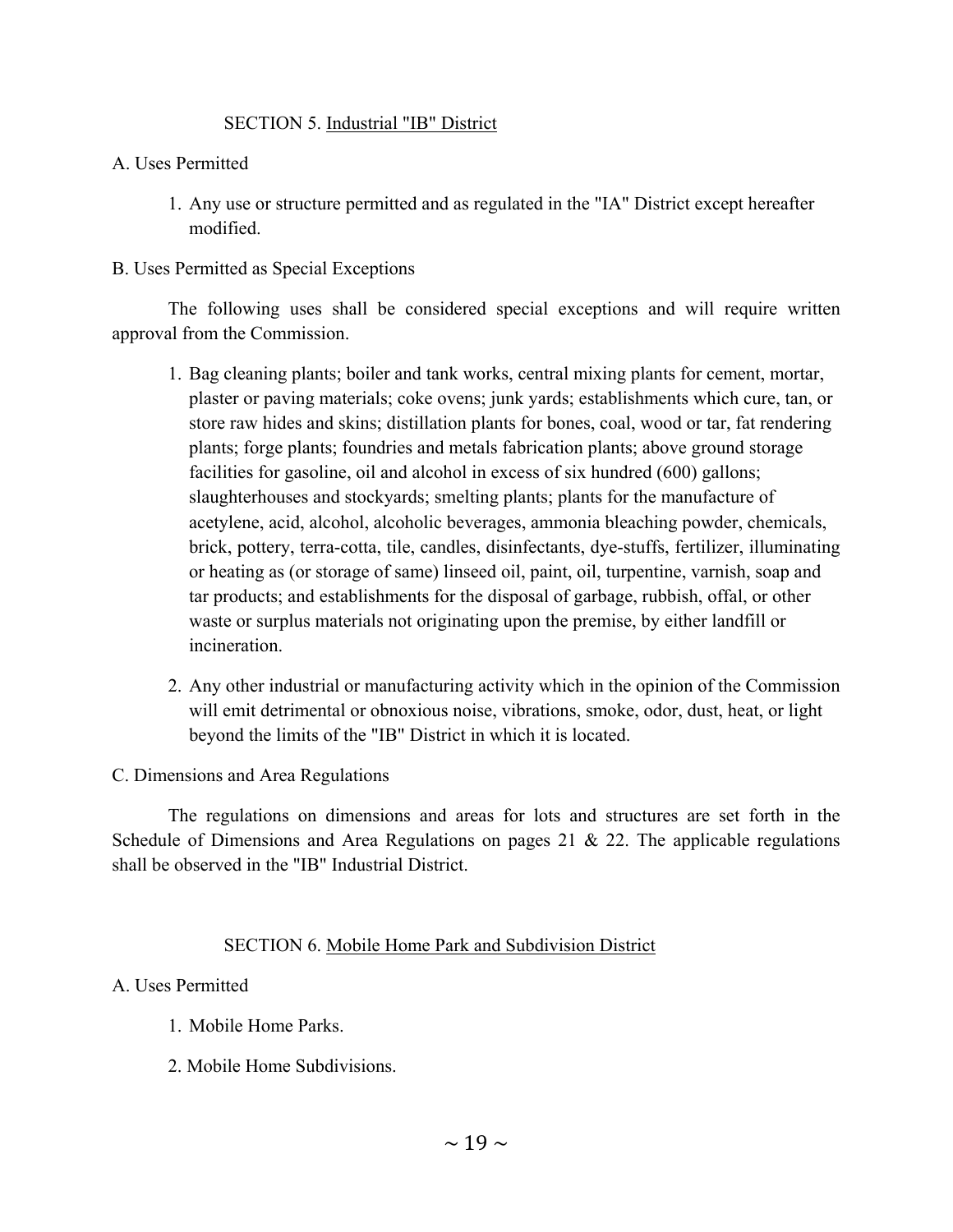A Mobile Home Subdivision is a subdivision designed and intended for residential use where the residence is in mobile homes exclusively.

## B. Uses Prohibited

All other uses except mobile home parks and mobile home subdivisions are prohibited.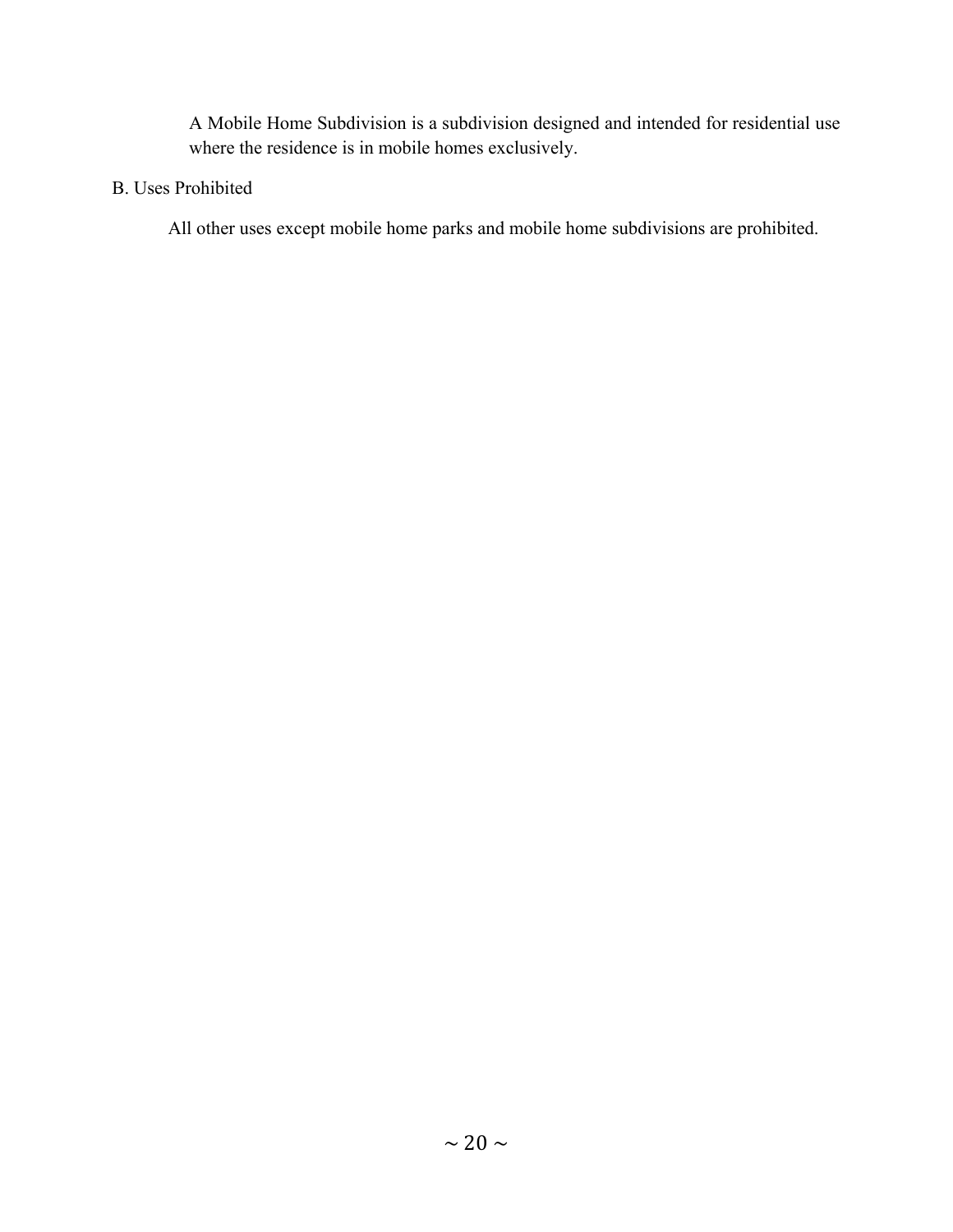# **Schedule of Dimension and Area Regulations**

| Class    | Maximum    | Minimum    | Minimum                         | Maximum       | Minimum    | Minimum    | Minimum        | Minimum   | Front                    | Side                  | Rear                     |
|----------|------------|------------|---------------------------------|---------------|------------|------------|----------------|-----------|--------------------------|-----------------------|--------------------------|
| of       | height of  | lot area   | lot areas                       | percentage    | lot width  | front yard | side yard      | Rear yard | yard                     | yard                  | yard                     |
| District | building   | when       | when not                        | of lot area   | at front   | depth      |                |           |                          |                       |                          |
|          |            | served by  | served by                       | which         | yard line  |            |                |           |                          |                       |                          |
|          |            | approved   | sanitary                        | may be        |            |            |                |           |                          |                       |                          |
|          |            | sanitary   | sewer                           | covered       |            |            |                |           |                          |                       |                          |
|          |            | sewer      |                                 | by            |            |            |                |           |                          |                       |                          |
|          |            |            |                                 | buildings     |            |            |                |           |                          |                       |                          |
|          | Feet       | Sq. Feet   | Sq. Feet                        | $\frac{0}{0}$ | Feet       | Feet       | Feet           | Feet      | Feet                     | Feet                  | Feet                     |
| "A"      | 35         | 43,560     | 43,560                          | 30            | 150        | 75         | 20             | 30        |                          | $*10$                 | $*15$                    |
|          |            |            |                                 |               |            |            |                |           |                          |                       |                          |
| "R"      | $2 - 1/2$  | 12,800     | 20,000                          | 30            | 100        | 50         | 10             | 35        | Must be in<br>rear yard  | 10                    | 15                       |
|          | stories or |            |                                 |               |            |            |                |           |                          |                       |                          |
|          | 35         |            |                                 |               |            |            |                |           |                          |                       |                          |
| "B"      | 50         | None $(x)$ | As required by<br>County Health | None $(x)$    | None $(x)$ |            | $\overline{2}$ | 15(x)     | Same as<br>required      | Same as<br>required   | Same as<br>required      |
|          |            |            | Board $(x)$                     |               |            | 60/50      | None by        |           | for                      | for                   | for                      |
|          |            |            |                                 |               |            | (x)        | 75(x)          |           | principal<br>building or | principal<br>building | principal<br>building or |
|          |            |            |                                 |               |            |            |                |           | use. $(x)$               | or use. $(x)$         | use. $(x)$               |
| "IA"     | 75         | 90,000     | 90,000 plus<br>any additional   | 50            | 200(x)     | 100(x)     | $\overline{3}$ | 5         |                          |                       |                          |
|          |            | (x)        | as required                     |               |            |            | 50/100         | 50(x)     |                          |                       |                          |
|          |            |            | above $(x)$                     |               |            |            | (x)            |           |                          |                       |                          |
| "IB"     | 100        | 175,000    | 175,000 plus<br>any additional  | 50            | 300(x)     | 100(x)     | 4              | 5         |                          |                       |                          |
|          |            | (x)        | (x)                             |               |            |            | 50/200         | 75(x)     |                          |                       |                          |
|          |            |            |                                 |               |            |            | (x)            |           |                          |                       |                          |

\* Does not include Agricultural Structures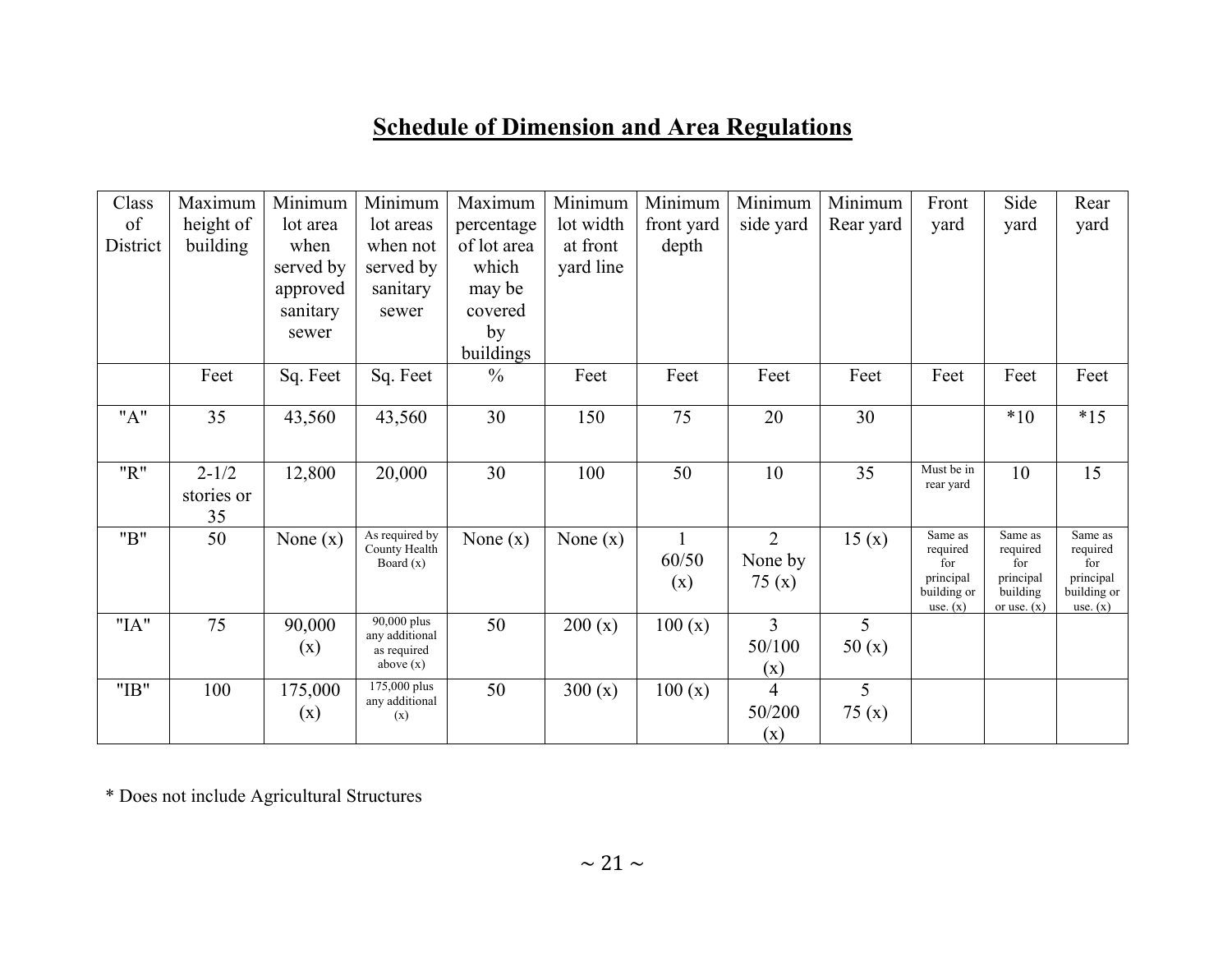1. Front yard of 60 feet depth shall be required for all lots fronting on Federal, State or County Highways; 35 feet minimum shall be required for all lots fronting Township roads. Measured from right-of-way.

2. No side yard shall be required except when the commercial lot abuts a residential zoned lot, in such cases a 75 foot minimum side yard is required.

3. 50 foot side yard shall be required except when the industrial lot abuts a residential zoned lot, in such a minimum side yard of 100 feet is required.

4. 50 foot side yard shall be required except when the industrial lot abuts a residential zoned lot, in such a case a minimum side yard of 200 feet is required.

5. The rear yards required in Industrial Districts do not apply in cases where the rear lot line of the industrial lot abuts a railroad rightof way.

X. Permitted residential uses in Business and Industrial Districts must meet the same yard, area, and lot dimensions as required in the Residential "R" District, Permitted commercial uses in Industrial Districts must meet the same yard, area, and lot dimensions as required in the Business "B" District.

NOTE: 1. In the Mobile Home Park and Subdivision District the dimensions and area requirements shall comply with at least the minimum standards of the Ohio State Health Department and the Scioto County Board of Health.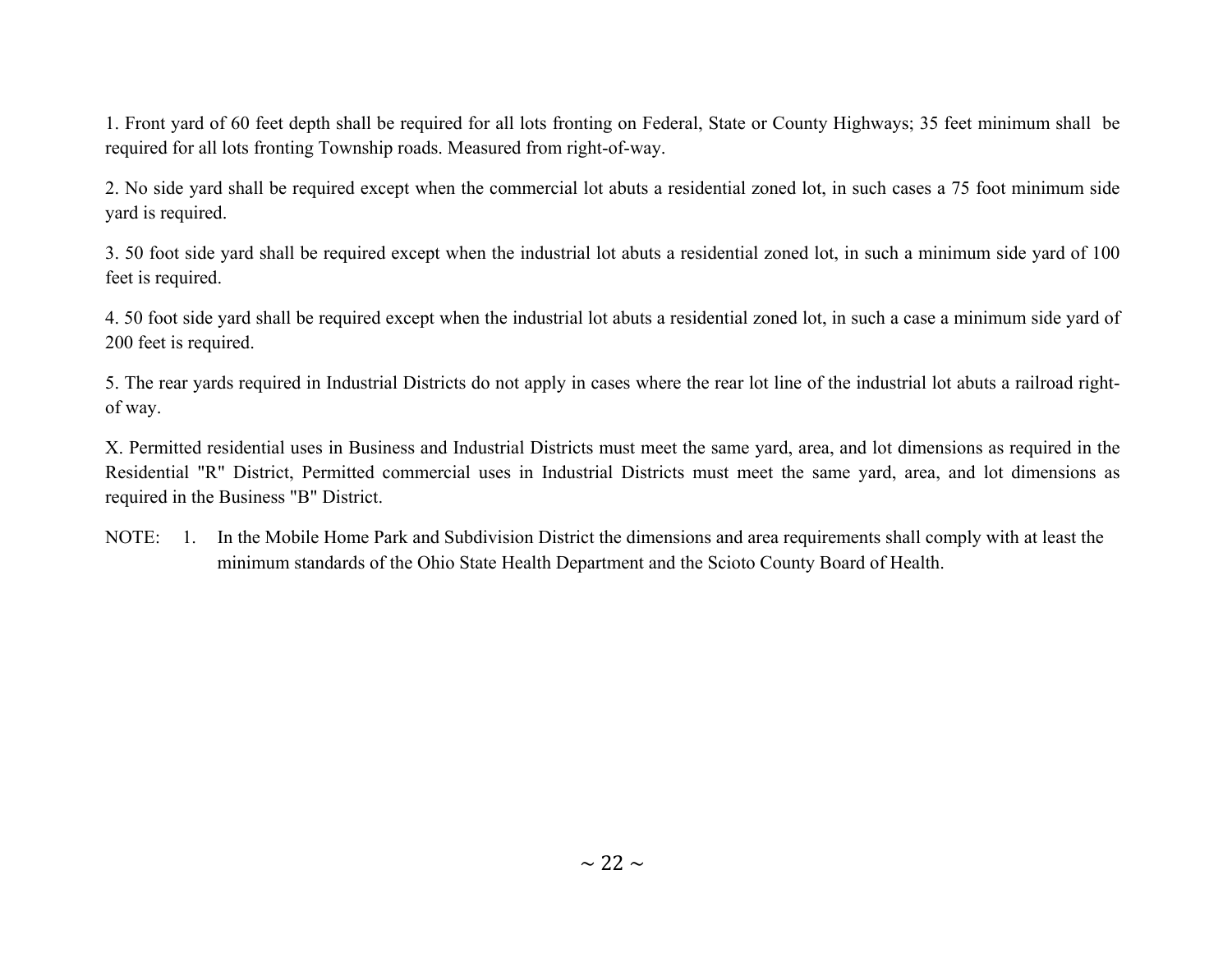#### **ARTICLE VI**

## **ENFORCEMENT**

#### SECTION 1. Enforcement Officer (Zoning Inspector)

 This Resolution shall be enforced by the Enforcement Officer appointed to administer and enforce this Resolution by granting or refusal of building permits. The Executive Secretary of the Zoning Commission may serve as Zoning Inspector upon his appointment by the Board of Trustees, or the Board of Township Trustees may appoint any other person as it considers qualified for the work.

#### SECTION 2. Permit Required

 No person, firm or corporation shall erect, construct, reconstruct, enlarge, structurally alter, use or occupy any building, structure or land or part thereof within the territory included in this resolution without obtaining a building permit or certificate for such construction or other work or a certificate of occupancy for the use of the land.

#### 1. Time Limit

 A building permit shall be effective for a period of one year, at the expiration of which a new permit shall be obtained in the same manner as the original permit was obtained.

#### 2. Applications

 It shall be unlawful to erect, construct or do any other work upon any building or structure or part thereof without first filing with the Zoning Inspector an application for a building permit. Applications for building permits shall be filed with a plan or sketch of the building and a plot plan showing the dimensions and proposed use of the building, the dimensions of the lot, the location of the building on the lot, the name and address of the owner and the name of the builder or contractor. If the zoning Inspector finds that application to be in accordance with this Resolution, he shall approve the application and issue a building permit or certificate; but if the Zoning Inspector finds otherwise, he shall deny the application and refuse to issue the building permit.

#### SECTION 3. Fees

 A fee, in accordance with the following schedule of amounts shall accompany each application for a building permit.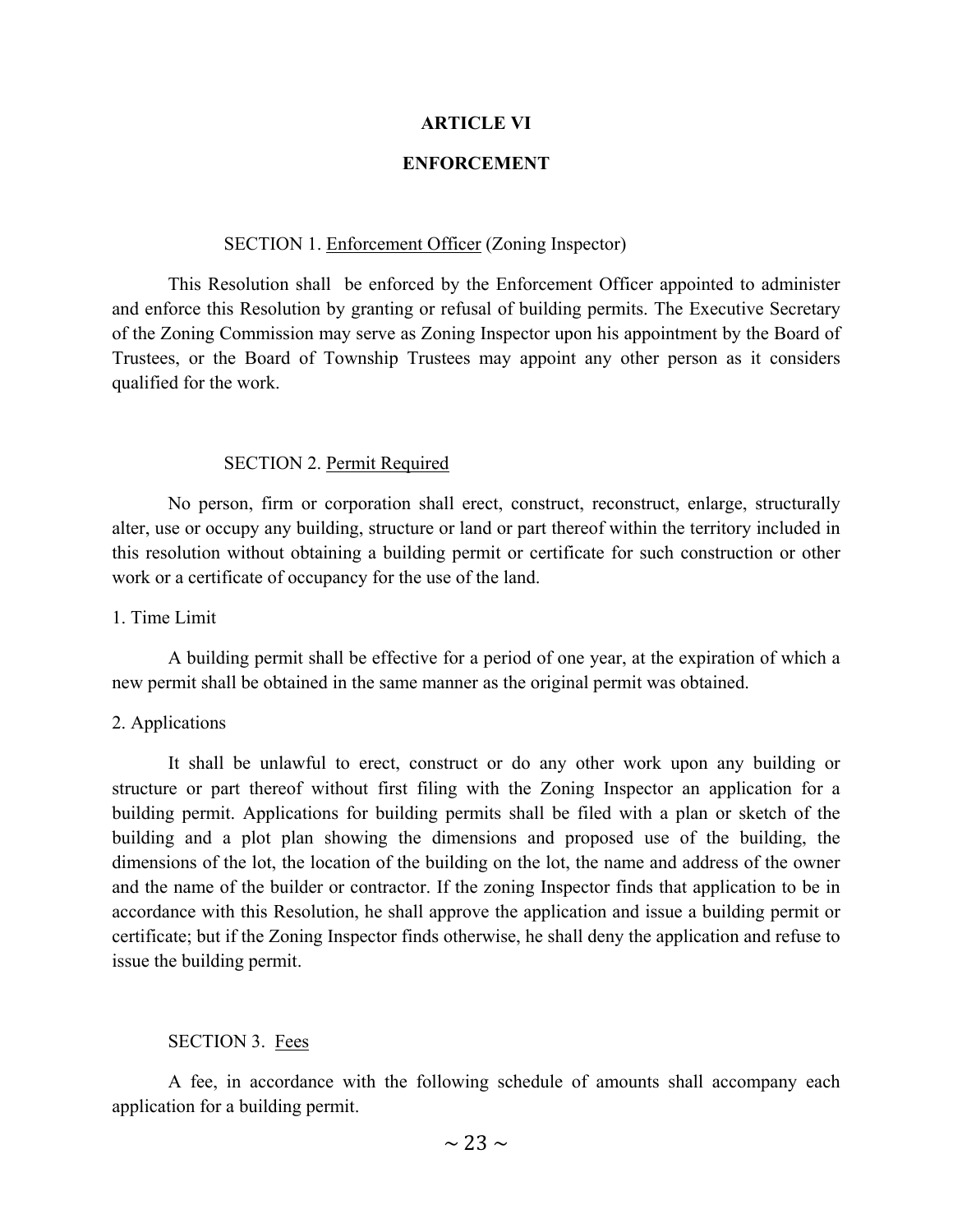## Valley Township Zoning Fees

## Effective

## January 1, 2010

## Buildings

| Single Family Dwelling or Mobile Home                     | \$32.00 |  |
|-----------------------------------------------------------|---------|--|
| Two Family Dwelling                                       | \$63.00 |  |
| Multiple Dwellings (First three (3) units)                | \$25.00 |  |
| Each Additionally Family Dwelling (in excess of three (3) | \$7.00  |  |
| Commercial / Industrial (First 1000 sq. feet)             |         |  |
| <b>Accessory Buildings or Room Additions</b>              | \$13.00 |  |

#### Signs

| Advertising a Home Occupation                                                            | \$7.00  |
|------------------------------------------------------------------------------------------|---------|
| Advertising Business or Service (other than home occupation, being operated on premises) | \$13.00 |
| Political Signs (Refundable Deposit Required)                                            | \$63.00 |
| (Deposit required when permit is issued and shall be returned                            |         |
|                                                                                          |         |

provided all signs have been removed within 10 days after election )

No Charge for certificate of occupancy.

No fee or permit shall be required for buildings and structures for agricultural purposes.

#### SECTION 4. Zoning Certificate for Non-conforming Uses

 A zoning certificate shall be required for all lawful non-conforming uses of land or buildings created by adoption of this Resolution. Application for such certificate for a nonconforming use shall be filed with the Zoning Inspector by the owner or lessee of the building or land occupied by each non-conforming use within one (1) year of the effective date of this Resolution. It shall be the duty of the Zoning Inspector to issue a certificate for lawful nonconforming use, and failure to apply for such certificate for a non-conforming use may be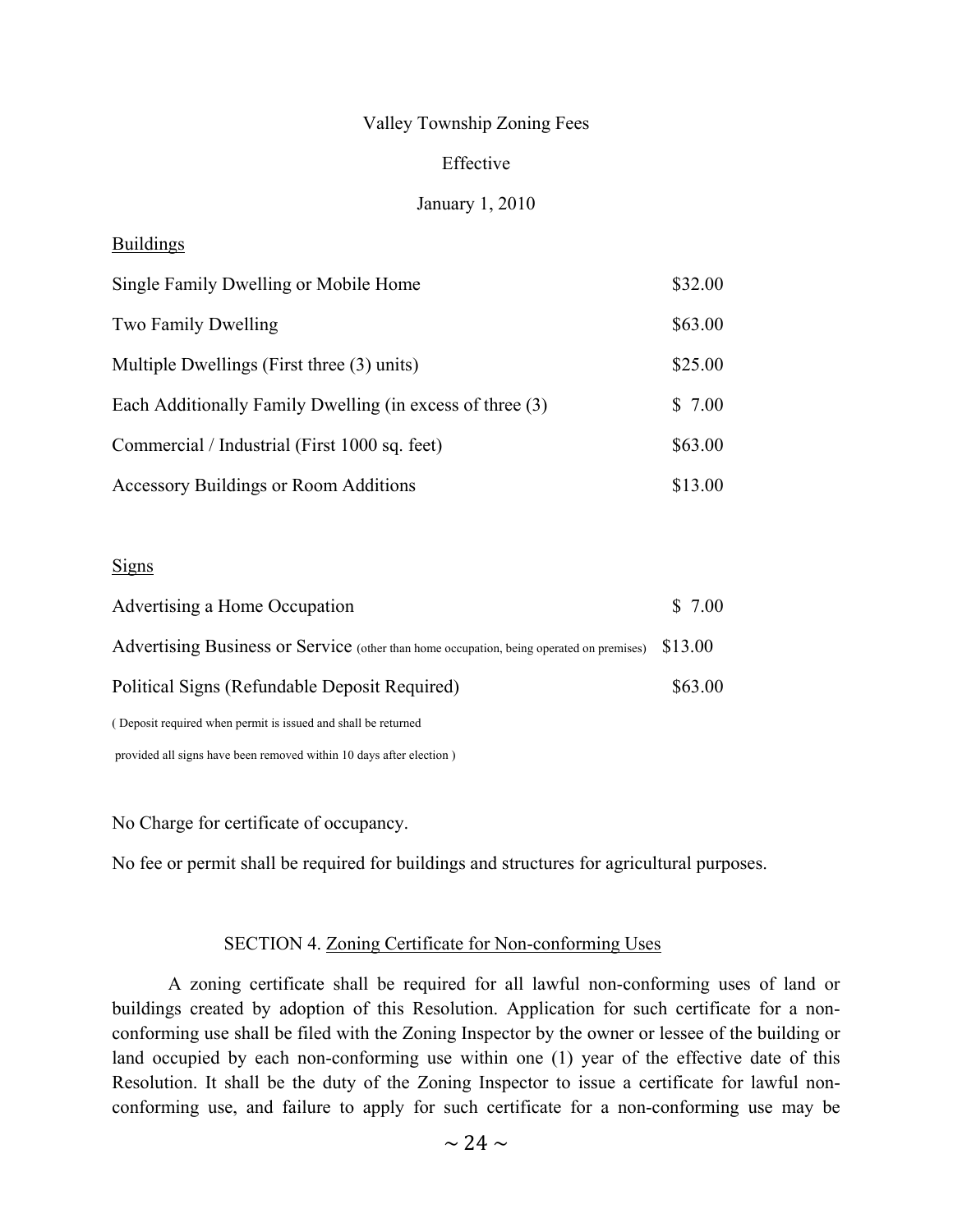evidence that said non-conforming use was either illegal or did not lawfully exist at the effective date of this Resolution.

## SECTION 5. Violations and Penalties

 It shall be unlawful to locate, erect, construct, reconstruct, enlarge, change, maintain, or use, any building or land in violation of any regulation in or any provisions of this Resolution or any amendment or supplement thereto adopted by the Trustees of Valley Township. Any person, firm, or corporation violating any regulation in, or any provision , or any amendment or supplement thereto, shall be deemed guilty of a misdemeanor and, upon conviction thereof, shall be fined not more than one hundred (\$100.00) dollars. Each and every day during which such illegal location, erection, construction, reconstruction, enlargement, change, maintenance, or uses continues, may be deemed a separate offense.

## SECTION 6. Violations - Remedies

 In case any building is or is proposed to be located , erected, constructed, re-constructed, enlarged, changed, maintained or used, or any land is proposed to be used in violation of this Resolution or any amendment or supplement thereto, the Zoning Inspector, the County Prosecutor, or any adjacent or neighboring property owner who would be specifically damaged by such violation, in addition to other remedies provided by law, may institute injunctions, mandamus, abatement, or any other appropriate action, actions, proceeding or proceedings to prevent, enjoin, abate or remove such unlawful location, erection, construction, enlargement, change, maintenance, or use.

## **ARTICLE VII**

## **ZONING COMMISSION**

## SECTION 1. Organization and Procedure

 The Zoning Commission appointed by the Board of Trustees of Valley Township for the preparation and recommendation of this Resolution for the territory included in the Resolution, shall continue to serve to administer the details of this Resolution, to review, approve or disapprove subdivision plats and plans, planned development projects, to determine the interpretation of these terms of this Resolution or the application of the terms of this Resolution, to hold public hearings on any requests or petitions for amendments to the Zoning Map or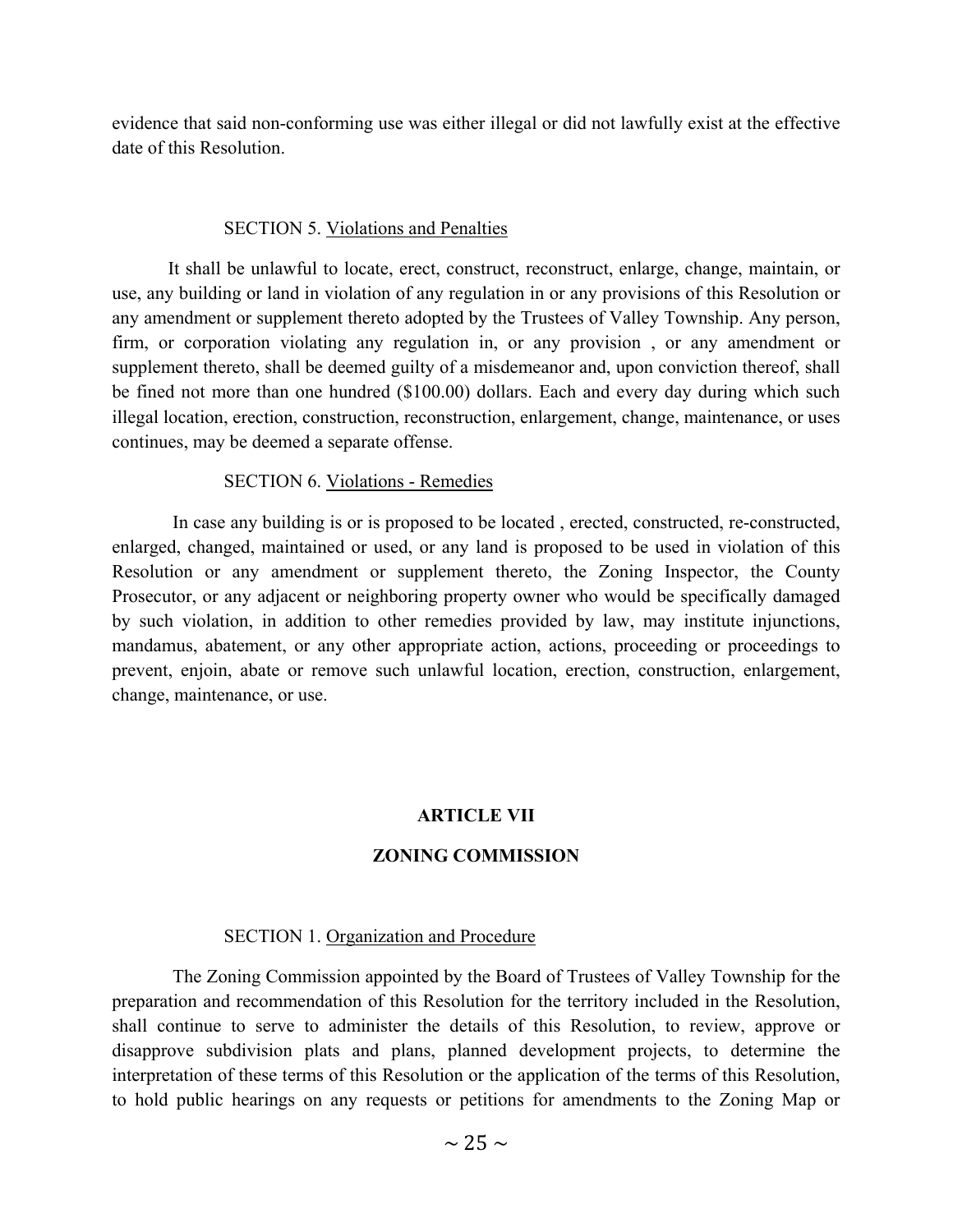amendments or supplements to the Zoning Resolution, and to recommend such amendments, supplements or changes for action by the Board of Township Trustees as the Zoning Commission considers to be desirable.

 The Zoning Commission shall have five members who reside in the territory included in this resolution, appointed by the Board of Trustees for terms of five years each, except that the members first appointed shall serve for terms of one, two, three, four, and five years respectively.

 The Zoning Commission shall hold meeting at the call of its Chairman or at such other times as it may determine. Meetings may be held to examine, study and determine solutions on matters concerning the operation of this Resolution, to review, approve or disapprove subdivision plats and plans, planned development projects to hear and study requests or petitions for amendments and changes and other matters appropriate for the Commission to consider and determine. All hearings shall be open to the public. Hearings on any amendments, supplements, or changes shall be proceeded by thirty (30) days advance notice of time and place of the hearing published in at least one newspaper of general circulation in the township. Hearings on the interpretation on any terms in this resolution or on their application shall be proceeded by ten (10) days notice of the time and place of such hearing published in at least one newspaper of general circulation in the township. On other matters the interested parties shall be notified.

#### SECTION 2. Appeals

 Any person dissatisfied by a determination of the Commission or an action of the Commission on a plat or plan shall have the right to file an appeal with the Board of Zoning Appeals and have such appeal heard and decided by such Board. (See Zoning Board of Appeals.)

#### **ARTICLE VIII**

#### **BOARD OF ZONING APPEALS**

#### SECTION 1. Organization and Procedure

 A township Board of Zoning Appeals is hereby created. The Board shall consist of five (5) members, to be appointed by the Valley Township Trustees. Members shall be residents of the unincorporated territory in Valley Township included in this Resolution. The terms of all members shall be such length and so arranged that the term of one (1) member will expire each year. Each member shall serve until his successor is appointed and qualified. Members of the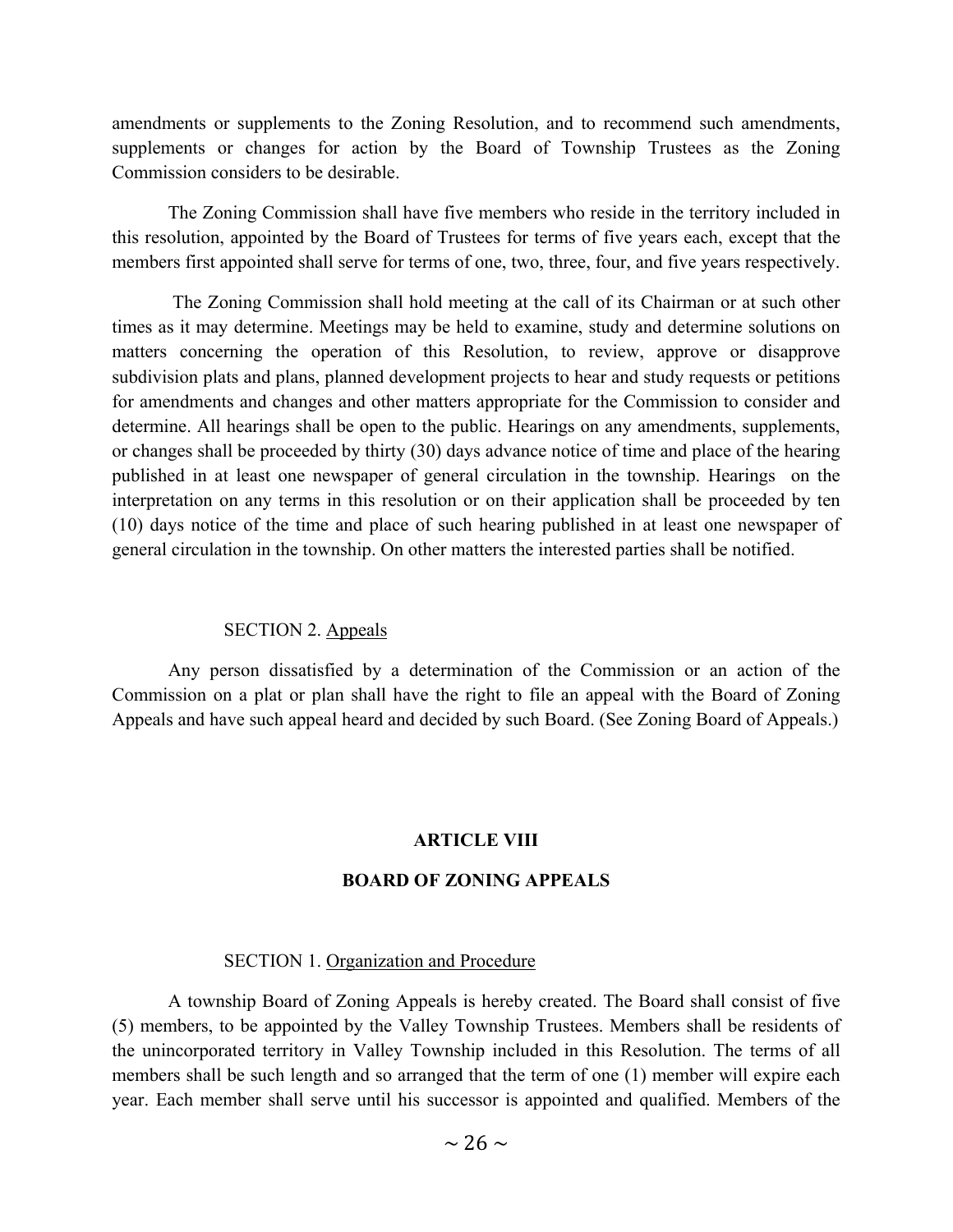Board shall be removed for nonperformance of duty, misconduct in office, or other cause, by the Trustees, upon written charges having been filed with the Trustees and after a public hearing has been held regarding such charges, a copy of the charges having been served upon the member so charged at least ten (10) days prior to the hearing, either personally or by registered mail or by leaving the same at his usual place of residence. The member shall be given an opportunity to be heard and answer such charges. Vacancies shall be filled by the Trustees and shall be for the unexpired term.

## B. Procedure

 The board shall organize and adopt rules for its own government not inconsistent with law or with other Resolution of the Township.

 A. The meetings of the Board shall be held at the call of the Chairman and at such other times as the Board may determine. The Chairman, or in his absence, the Acting Chairman may administer oaths and the Board may compel the attendance of witnesses. All meetings of the Board shall be open to the public. The Board shall keep minutes of its proceedings showing the vote, indicating such fact and shall keep records of its examination and other official actions, all of which shall be immediately filed in the Office of the Township Clerk and shall be a public record.

 B. Three (3) members of the Board shall constitute a quorum. The Board shall act by Resolution; and the concurring vote of three (3) members of the Board shall be necessary to reverse any order or determination of the Zoning Inspector, or to decide in favor of an applicant in any matter of which the Board has original jurisdiction under this Resolution or to grant any variance from the requirements stipulated in this resolution.

## SECTION 2. Applications and Appeals

#### A. Applications and Appeals

 Appeals to the Board of Zoning Appeals may be taken by any person aggrieved or by an officer of the Township affected by any decision of the Zoning Inspector or administrative officer. Such appeal shall be taken within twenty (20) days after the decision by filing with the Zoning Inspector from whom the appeal is taken and with the Board of Zoning Appeals a notice of the appeal specifying the grounds thereof. The enforcement officer shall forthwith transmit to the Board of Zoning Appeals all the papers constituting the record upon which the action appealed from was taken. The Board of Zoning Appeals shall fix a reasonable time for the hearing of the appeal, give ten (10) days notice to the parties in interest and decide the same within a reasonable time after it is submitted. The Board of Zoning Appeals, in accordance with the provisions of this Resolution, may refuse or affirm, wholly or partly, the appeal. Any person adversely affected by a decision of the Board of Zoning Appeals may appeal to the Scioto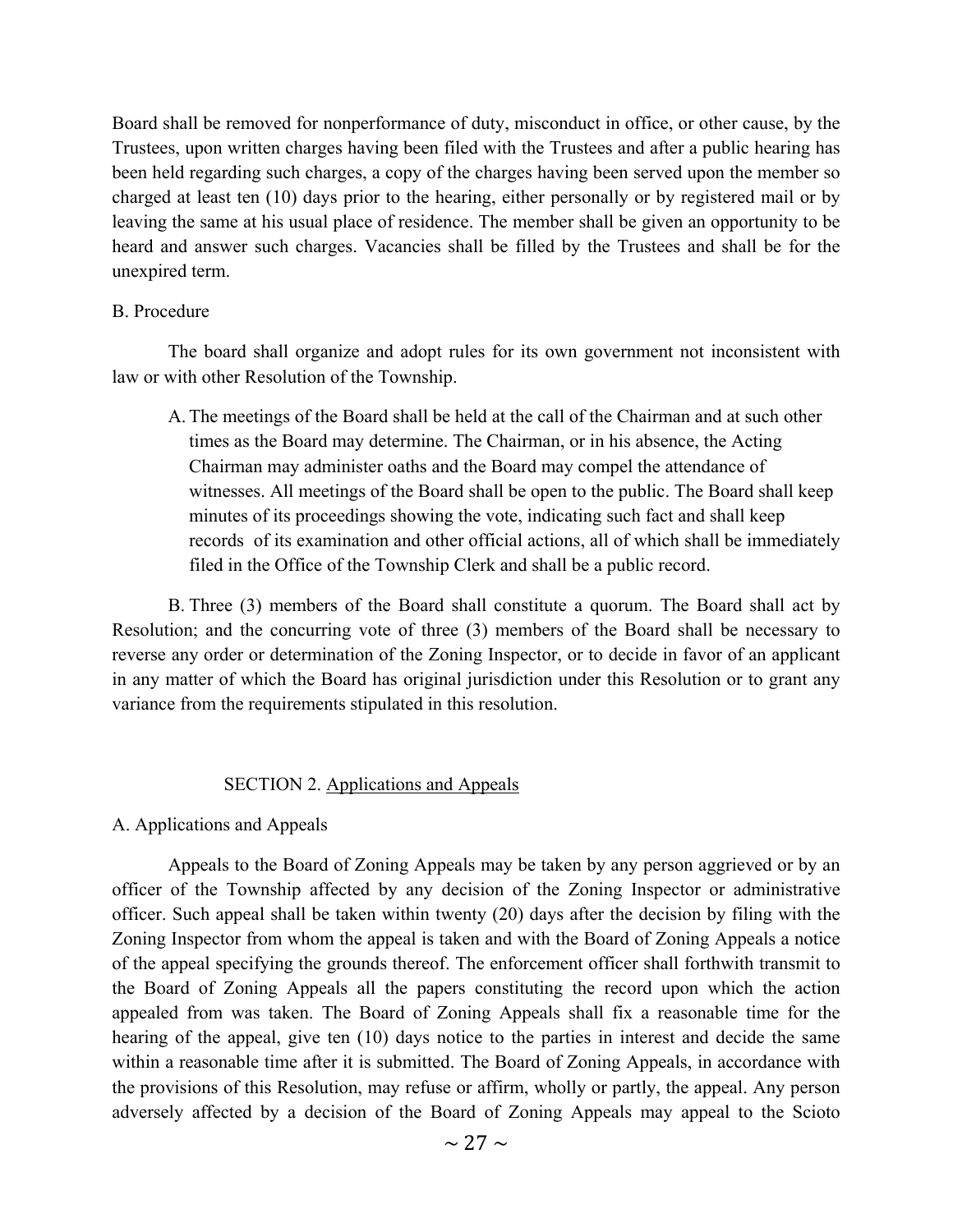County Court of Common Pleas on the ground that the decision of the Board of Zoning Appeals was unreasonable, and the Court of Common Pleas may affirm, reverse, vacate or modify the decision of the Board of Zoning Appeals.

# SECTION 3. Powers

- A. To hear and decide appeals where there is error in any order, requirement, decision or determination made by an administrative official in the enforcement of this act or any resolution adopted pursuant thereto.
- B. To grant the following variations:
	- 1. Upon an irregular shaped lot having the required area.
	- 2. Upon a lot of exceptional topography.
	- 3. Upon an exceptionally narrow, shallow or irregular lot, existing and of record at the time of the passage of this Resolution.
	- 4. To establish or adjust a district line where it passes through a lot or where the lot layout actually differs from that shown or implied on the Zoning Map.
	- 5. To grant the projection of any building into a required rear or side yard to secure a building or structure practicable in its construction or arrangement.
	- 6. To permit construction of a dwelling upon a parcel of less area or width than that required for the district in which the parcel is located, where other requirements of the district are complied with.
	- 7. To permit extension of a less restricted district along a street is also the property across the street and facing the subject lot is in a less restricted district.
	- 8. To approve other work and extensions as specified in this Resolution.
- C. To grant variance from the strict application of this Resolution as will not be contrary to the public interest, where owing to special conditions a literal enforcement of the provisions of this Resolution will result in undue and unnecessary hardship; the spirit of this Resolution and the general purpose and intent of this Resolution shall be observed and substantial justice done.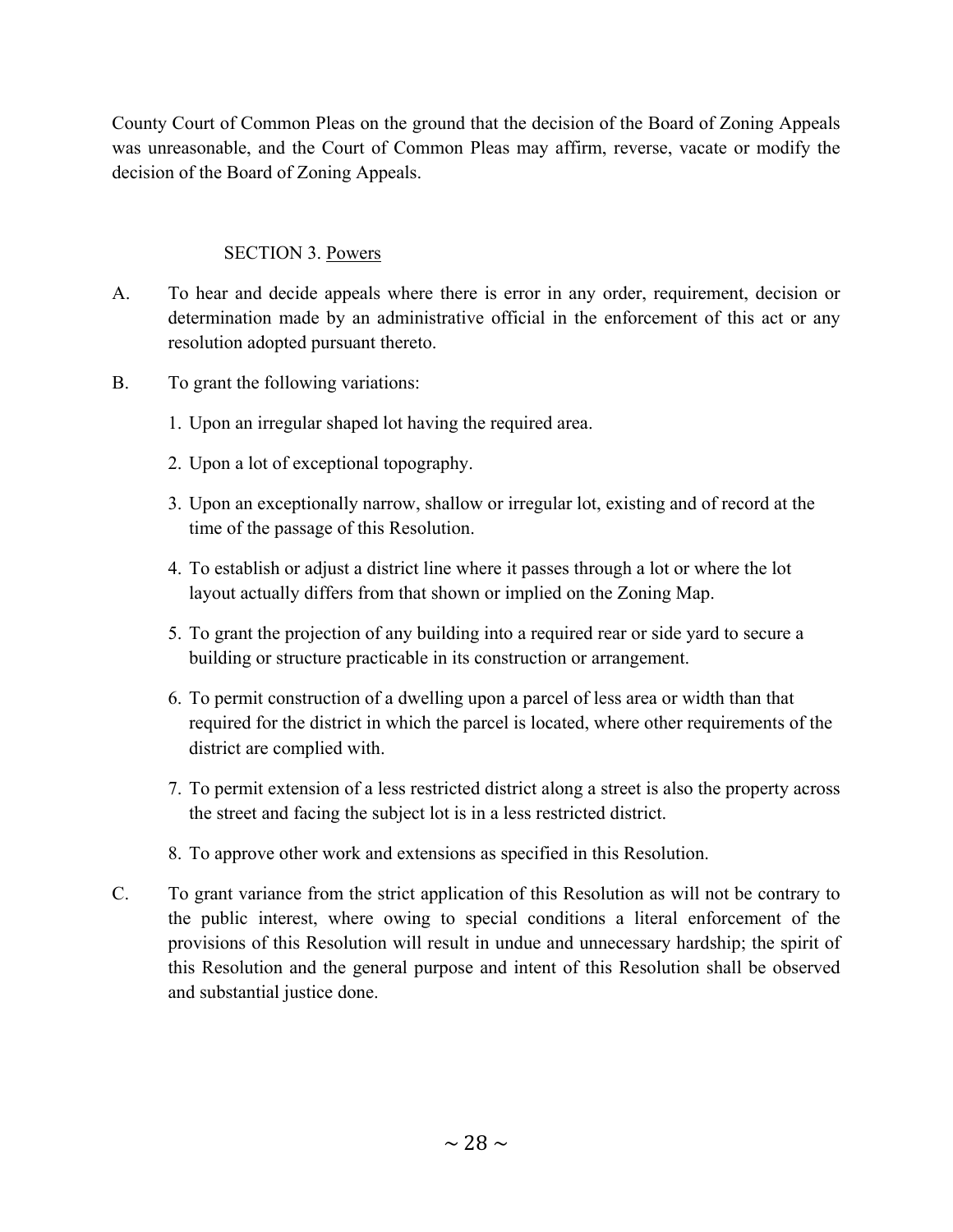#### **ARTICLE IX**

## **INTERPRETATION, PURPOSE, AND CONFLICT**

SECTION 1. In interpreting and applying the provisions of this Resolution they shall be held to the minimum requirements for the promotion of the public safety, health, convenience, comfort, morals, prosperity and general welfare. It is not intended by the Resolution to interfere with or abrogate or annul any resolution, rules, regulations or permits previously adopted or issued, and not in conflict with any of the provisions of this Resolution, or which shall be adopted or issued, pursuant to law relating to the use of buildings or premise and likewise not in conflict with this Resolution; nor is it intended by this Resolution to interfere or abrogate or annul any easements, covenants, or other agreements between parties; provided however, that where this Resolution imposes a greater restriction upon the use of buildings or premises or upon height of buildings or requires larger open spaces or larger lot areas than are imposed or required by such other resolution or agreements, the provision of this Resolution shall control.

#### **ARTICLE X**

## **DISTRICT CHANGES AND RESOLUTION ADMENDMENTS**

#### SECTION 1. Initiation of Amendments of Supplements

 Amendments or supplements to the Zoning Resolution may be initiated by motion of the Township Zoning Commission, by passage of a resolution therefore by the Board of Township Trustees or by the filing of an application therefore by one or more of the owners or lessees of property within the area proposed to be changed or affected by the proposed amendment or supplement with the Township Zoning Commission. The Board of Township Trustees shall upon passage of such resolution certify to the Township Zoning Commission.

#### SECTION 2. Application Procedure for Change in Zoning Districts

1. Applications for any change of district boundaries or classifications or property as shown on the Zoning Maps, shall be submitted to the Commission, at its public office, upon such forms, and shall be accompanied by such date and information as may be prescribed for that purpose by the Commission, so as to assure the fullest practicable presentation of the facts for the permanent record. each such application shall be verified by at least one of the owners or lessees of property within the area proposed to be reclassified, attesting to the truth and correctness of all facts and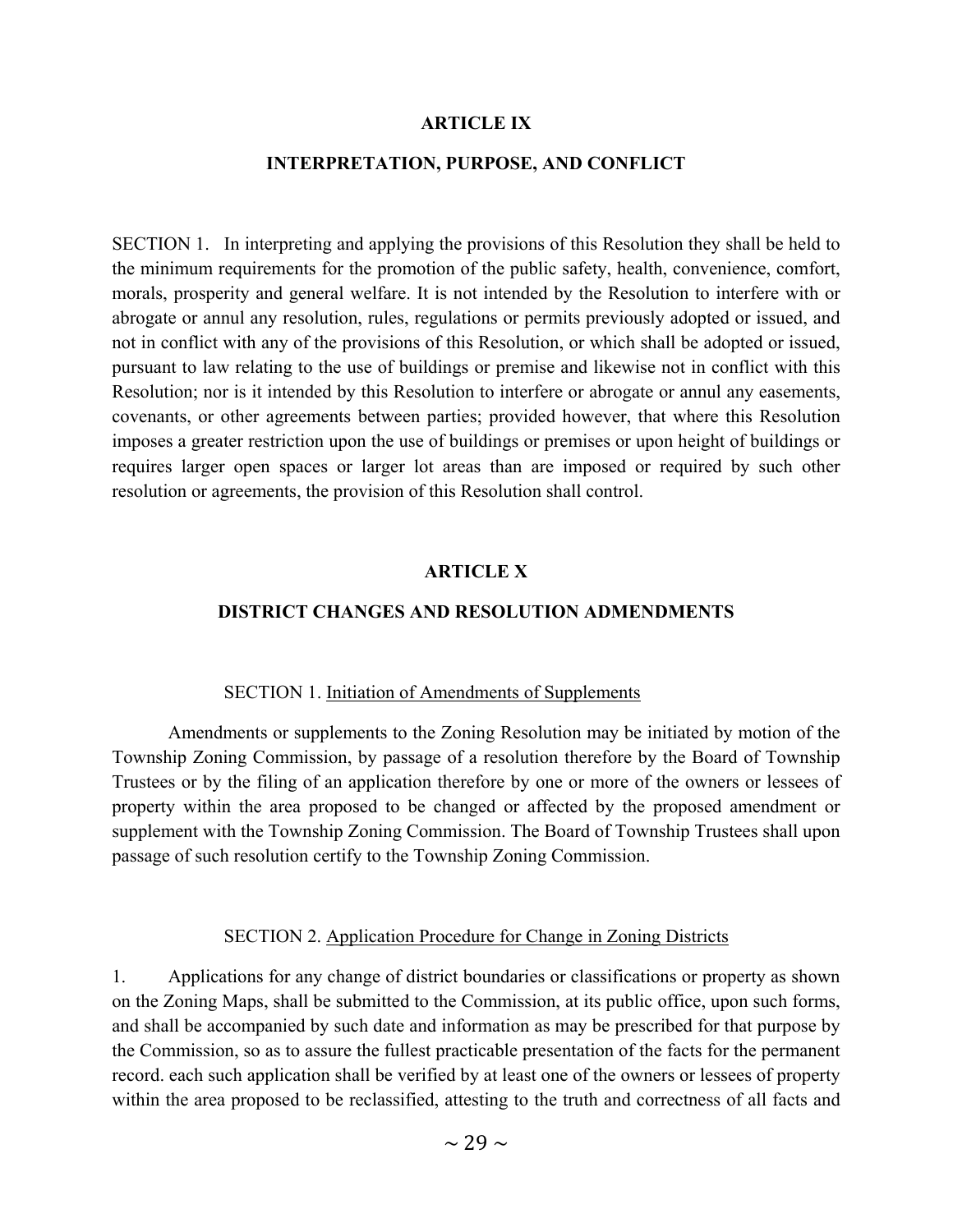information presented with the applications. Applications for amendments initiated by the Commission shall be accompanied by its motion pertaining to such proposed amendment.

2. Names and addresses of adjacent property owners.

 Any person or persons desiring a change in the Zoning classification of property shall file. with the application for such change, a statement giving the names and addresses of the owners of all properties lying with two hundred (200) feet of any part of the property the zoning classification of which is proposed to be changed.

# SECTION 3. Public Hearing of Zoning Commission

1. The Board of Township Trustees shall, upon receipt of a recommendation from the Township Zoning Commission, set a time for a public hearing on such proposed amendment or supplement, which date shall not be more than thirty days from the date of receipt of such recommendation from the Township Zoning Commission. Notice of such public hearing shall be given by the Board by one publication in one or more newspapers of general circulation in the township at least fifteen days before the date of such hearing.

2. Written notice of the hearing shall be mailed by the Zoning Commission to all owners of property within and contiguous to the area proposed to be reclassified or redistricted by certified mail fifteen days before such hearing to the addresses of such owners appearing on the current tax roll, list, or duplicate of the county or to the address of the property. The failure of delivery of such notice shall not invalidate any amendment or supplement.

3. Submission of amendments or supplements to County Planning Commission.

 Within five days after the adoption of a motion or the certification of a resolution or the filing of an application, the Township Zoning Commission shall transmit a copy thereof together with text and map pertaining thereto to the County Planning Commission. The County Planning Commission shall recommend to the Township Zoning Commission. Such recommendation shall be considered at the public hearing held by the Township Zoning Commission on such proposed amendment or supplement.

# 4. Action of Zoning Commission

 The Township Zoning Commission shall, within thirty days after its hearing, recommend the approval or denial of the proposed amendment or supplement, or the approval of some modification thereof and submit such recommendation together with such application or resolution, the text and map pertaining thereto and the recommendation of the County Planning Commission thereon to the Board of Township Trustees.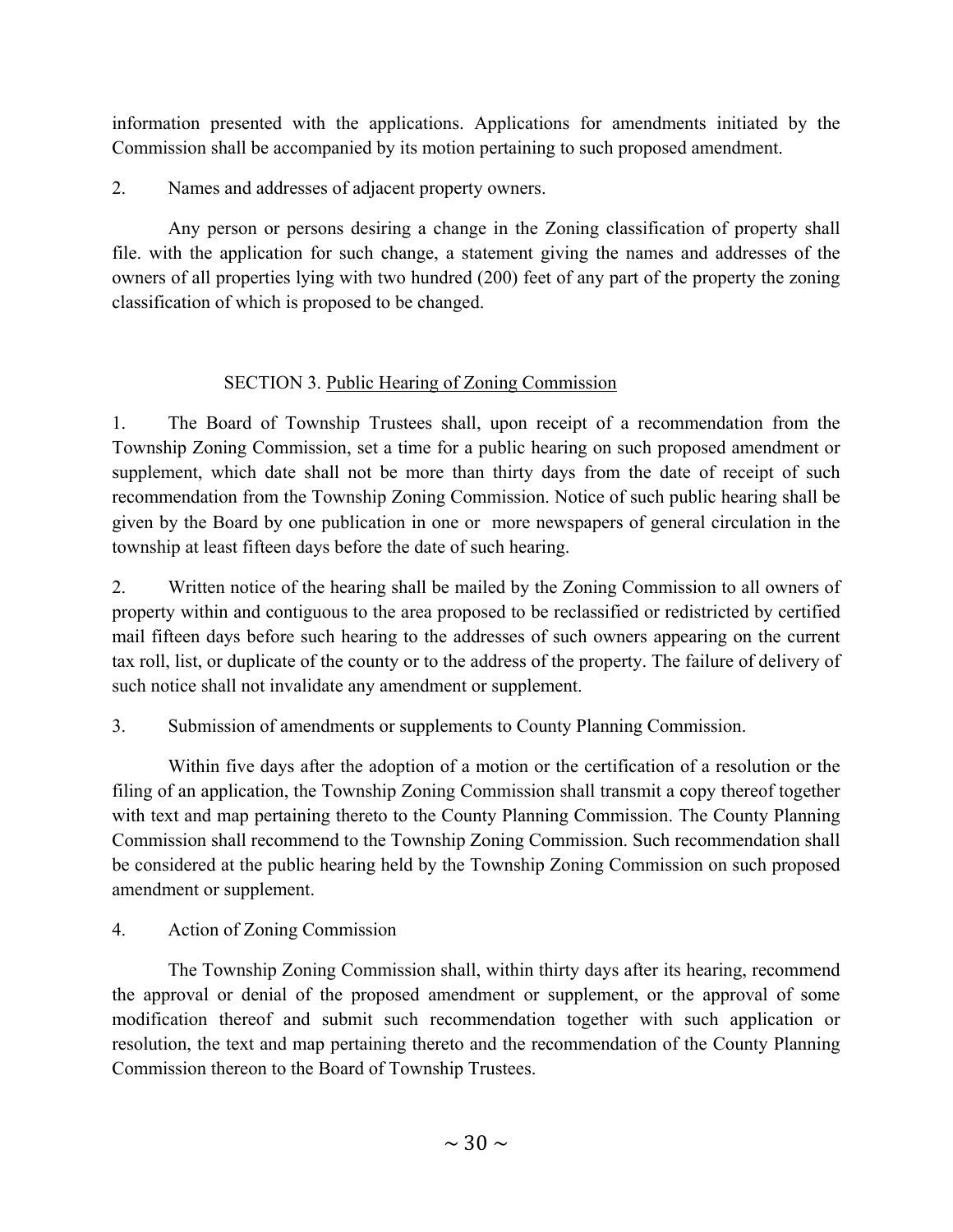## SECTION 4. Public Hearing of Township Trustees

1. The Board of Township Trustees shall, upon receipt of a recommendation from the Township Zoning Commission, set a time for a public hearing on such proposed amendment or supplement, which date shall not be more the thirty days from the date of the receipt of such recommendation from the Township Zoning Commission. Notice of such public hearing shall be given by the Board by one publication in one or more newspapers of general circulation in the township at least fifteen days before the date of such hearing.

2. Written notice of the hearing shall be mailed by the Zoning Commission to all owners of property within and contiguous to the area proposed to be reclassified or redistricted by certified mail fifteen days before such hearing to the addresses of such owners appearing on the current tax roll, list, or duplicate of the county or to the address of the property. The failure of delivery of such notice shall not invalidate any amendment or supplement.

## **ARTICLE XI**

## **VALIDITY**

 If any section, subsection, sentence, clause or phrase of the Resolution is for any reason held to be invalid, such decision shall not affect the validity of the remaining portions of this Resolution. All resolutions or parts of Resolution of Valley Township in conflict with any regulations, provisions, amendment or supplement of this Resolution, are to the extent of such conflict hereby repealed.

## **ARTICLE XII**

## **EFFECTIVE DATE**

This Resolution shall be in full force and effect from and after the earliest period allowed by law.

Adopted this FEB 9, 1971

|        | $1.48$ procedure $1.44$ $1.47$ $1.71$ |
|--------|---------------------------------------|
| Signed | Board of Township Trustees            |
| Signed | of Valley Township                    |
| Signed | Scioto County, Ohio                   |

This document originally signed by Elmer C. Beasley, Richard E. Johnson and John E. Collins.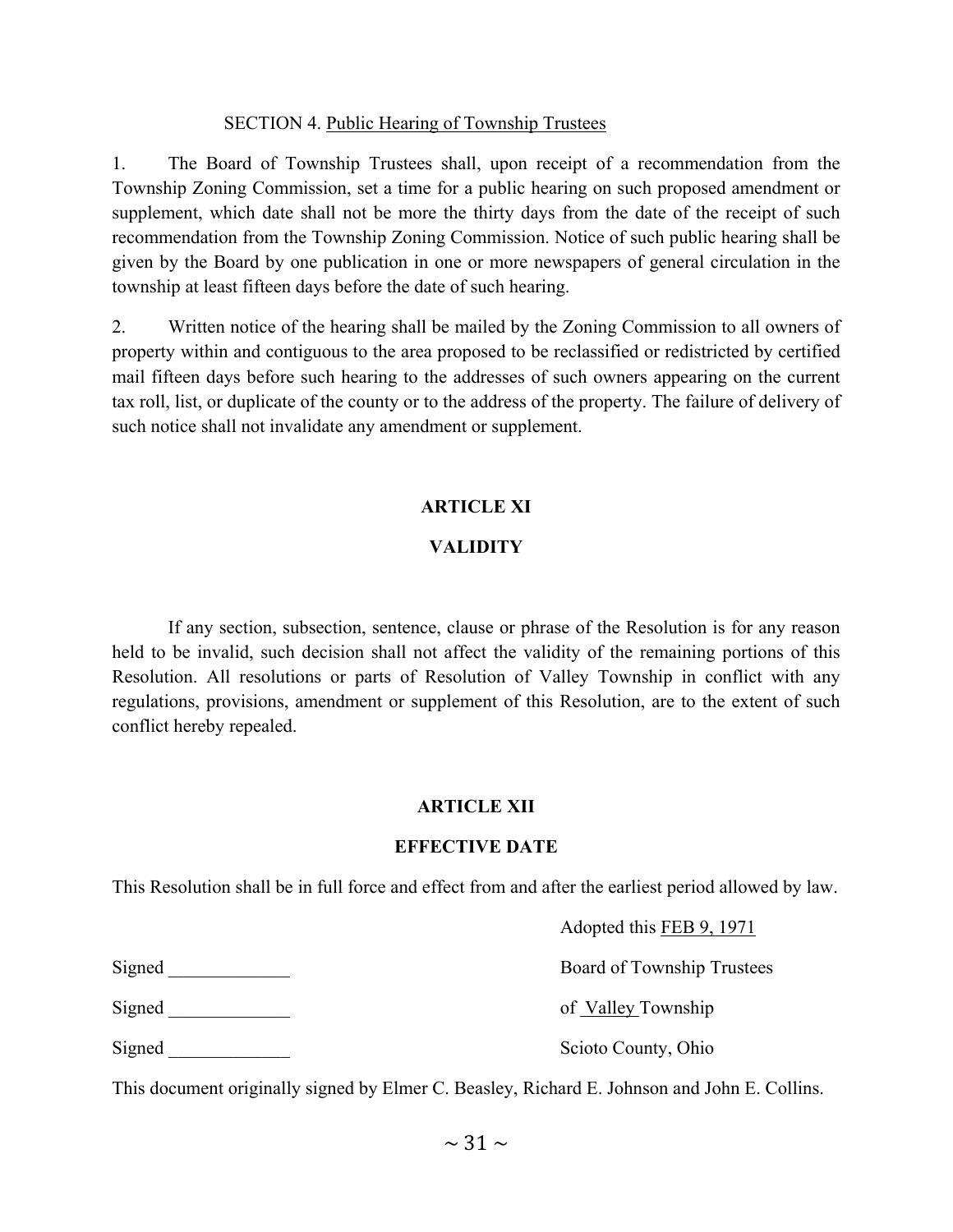#### **APPENDIX A**

#### **DISCRIPTION OF AREA TO BE ZONED IN VALLEY TOWNSHIP, SCIOTO COUNTY**

 Beginning at the intersection at the south line in of Valley Township and the center of U.S. Route 23 as now established, thence along the Township line in an easterly direction about 3/4 mile to the southeast corner of Valley Township, thence along the Valley and Jefferson Township lines and in a Northerly direction a distance of about 4.75 miles to the Back Run Road, thence westerly along the Back Run Road to the Millers Run Road, thence continue westerly along the Millers Run Road to the junction with the Fairground Road, thence due west to the Scioto River thence down the said river to the center of S.R. 348 as now established, thence following the center of S.R. 348 east to the center of U.S. Route 23, thence southerly along the center of U.S. 23 to the beginning.

 All the area within the herein described land is to be zoned as Low Density Residential with the following described exceptions:

#### Light Commercial and / or Mobile Home Park

 Beginning at the intersection of the south line of Valley Township and the center of U.S. 23 as now established, thence east along the south line of Valley Township about 3/4 mile to the southeast corner of said Township, thence north along the Valley-Jefferson Township line about 1/2 mile to the center of the Houston Hollow Road, thence westerly along the center of the Houston Hollow Road to the intersection with the center of U.S. 23, thence southerly with U.S. 23 to the place of beginning.

#### Also

 Beginning at the north east corner of section 32 T3:R21 and in the Lucasville Minford Road, thence on the section line south 1/4 mile to the quarter section corner, thence west on the quarter line to its intersection with the center line of U.S. 23, thence northerly along the center line of U.S. 23 to its intersection with Thomas Hollow Road, thence along the Thomas Hollow Road through the underpass and leaving the road at the underpass and following the meanders of the run south of said road in an easterly direction to the north and south half section line of section 29 township 3R21, thence south along said half section line to the center of the Lucasville-Minford Road, thence easterly along said road to the beginning.

#### The following to be Zoned as Agricultural

 Beginning at the intersection of east line of section 31, T3:R21 and the center of U.S. 23 as now established, thence due east to Valley-Jefferson Township line, thence south along said Township line to center of Houston Hollow Road, thence westerly along center of Houston Hollow Road to center of U.S. Route 23, thence northerly along the center of said U.S. Route 23 as now established to the beginning.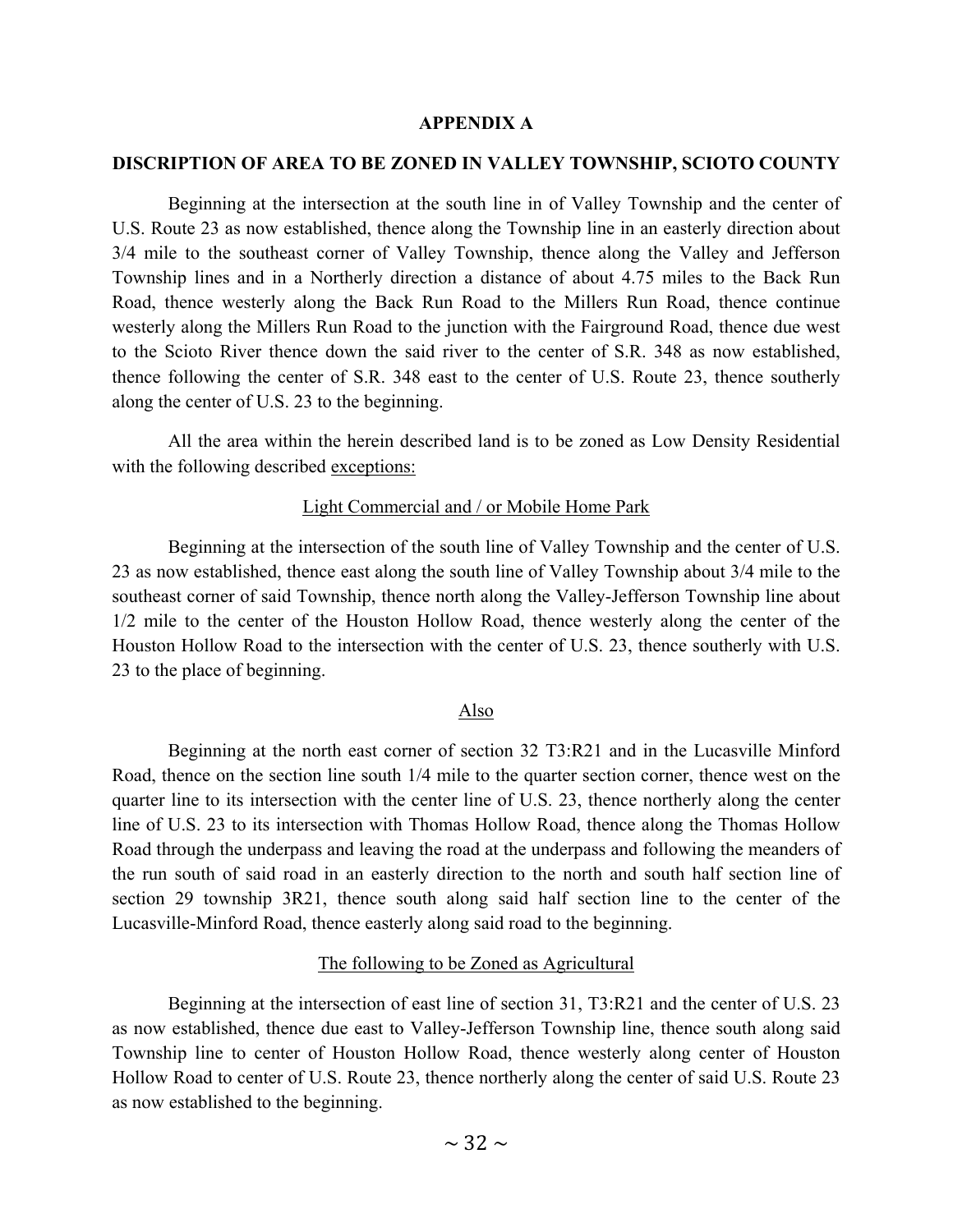# Also

 Beginning at the junction of S.R. 348 and the Scioto River, thence eastward to the L. of U.S. 23, thence north to Thomas Hollow Road, thence Northeast along Thomas Hollow Road and Fairground Road to the point 300 feet north of Thomas Hollow Road, thence parallel and 300 feet north of Thomas Hollow Road to Valley-Jefferson Township line, thence north on township line to Back Run Road, thence westerly along Back Run and Millers Run Road to Fairground Road, thence due west to Scioto River, thence down river to beginning.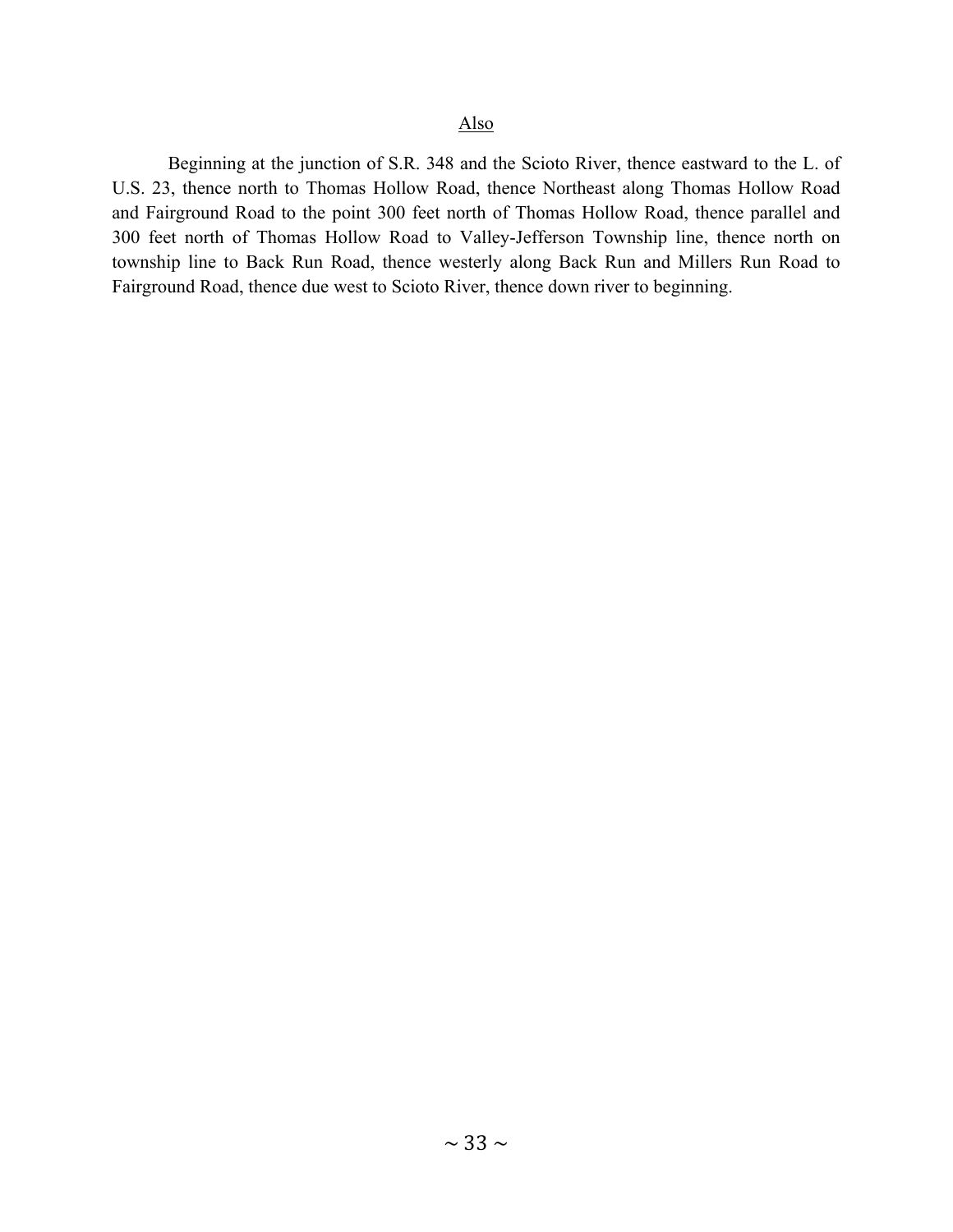## **AMENDMENTS**

## **ARTICLE V, SECTION 6**

# **OF THE VALLEY TOWNSHIP ZONING RESOLUTION MOBILE HOME PARKS AND SUBDIVISION DISTRICT**

Part A. - Uses permitted Add Item 3 as follows:

 One mobile home may be parked on any lot or parcel of land in the light commercial mobile home districts providing the following conditions are met.

- A) The property owner has written permission from the County Board of Health for placement of the mobile home.
- B) The mobile home setback, rear and side yards must conform to dimensions set forth in schedule, Article V for the applicable district.
- C) The property owner must obtain a Certificate of Occupancy to park the mobile home as required by Article VI, Section 2. The certificate fee will be paid.
- D) Placement of mobile home in subdivisions will not be permitted where excluded by deed restrictions.
- E) The mobile home shall be fitted with decorative skirts designed for this purpose.
- F) The mobile home shall not be altered structurally by the addition of rooms or attachments, with the exception of porches and awnings.
- G) Mobile homes for placement in the mobile home subdivision shall be subject to the provisions set forth in Article V, Section 6.
- H) The mobile home shall be inhabited by owner. Mobile home shall not be rented.

PART B - Uses Prohibited change to read as follows:

 All other uses not specifically permitted by this section, except those uses permitted in Article V, Section 3.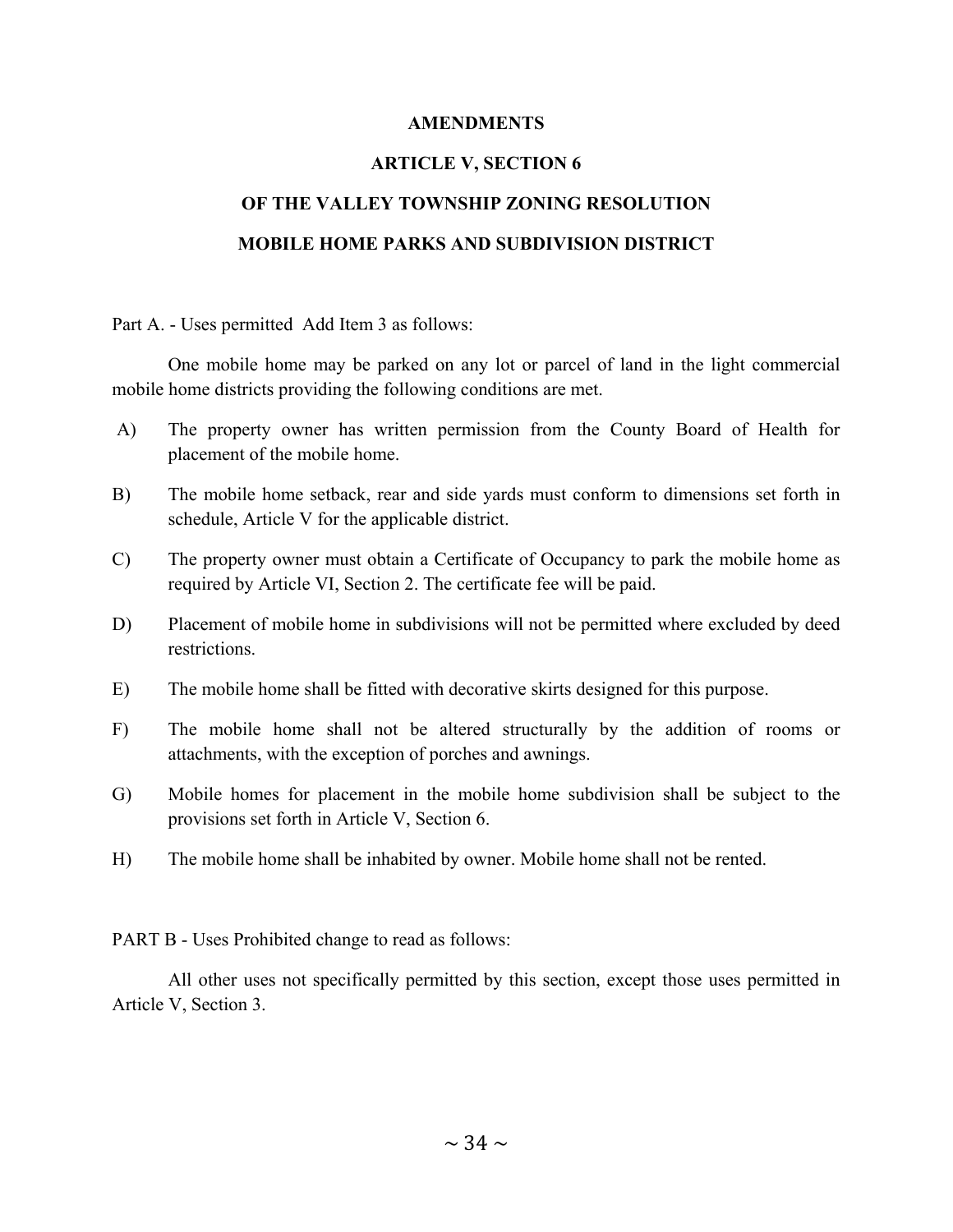## **ALSO**

## **LOW DENSITY RESIDENTIAL - LIGHT COMMERICAL / MOBILE HOME**

 Area starting at the junction of Old Route 348 and U.S. 23; west along Old 348 to the Scioto River then north along the Scioto River to new Route 348. Then east along new Route 348 to junction on U.S. 23 then south along U.S. 23 to junction of U.S. 23 and Old Route 348.

 This supplement was requested and adopted by resolution of the Board of Trustees on January 9, 1973 with a request that it be certified with the Zoning Commission.

 The Zoning Board met on 01/16/1973 and the Board of Trustees letter was entered into minutes. The Zoning Board met on 3/20/1973 and unanimously approved the Resolution request of the Township Board of Trustees. The Zoning Board held a public meeting on this amendment of change on April 17, 1973. After hearing the public's view, the Zoning Board moved to approve and passed the change or amendment.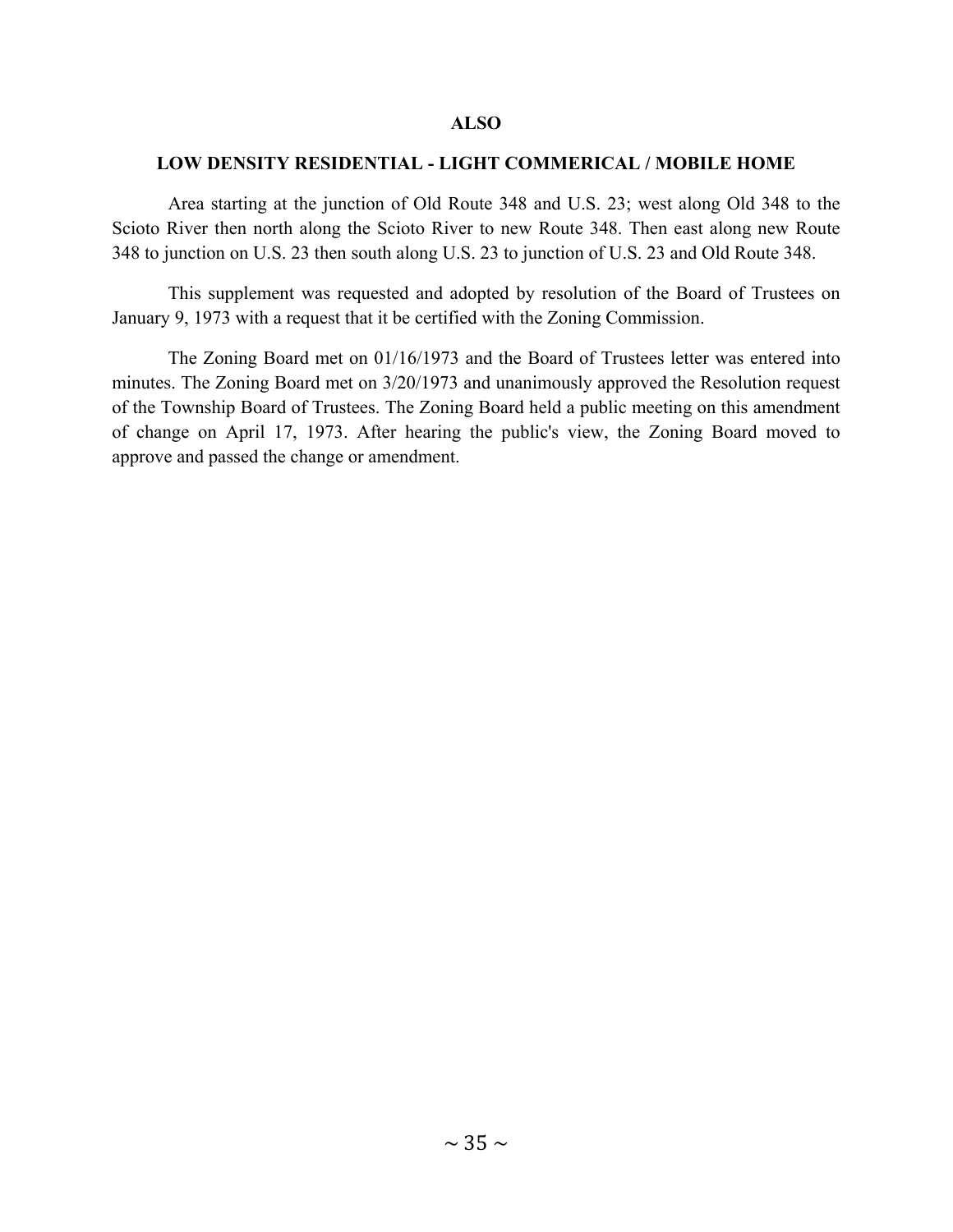## **APPENDIX B**

## **DISTRICT MAP**